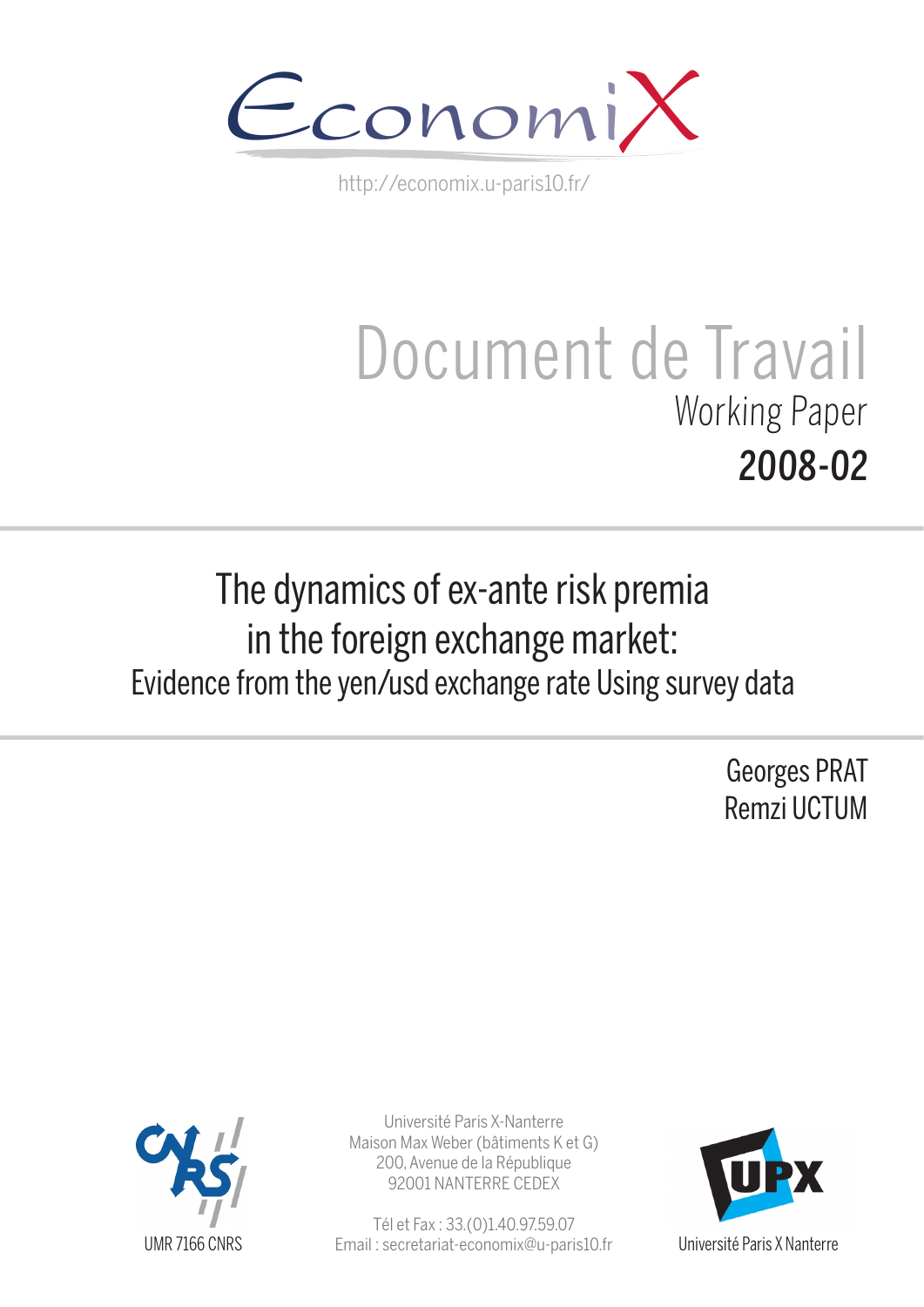## **THE DYNAMICS OF EX-ANTE RISK PREMIA IN THE FOREIGN EXCHANGE MARKET: EVIDENCE FROM THE YEN/USD EXCHANGE RATE USING SURVEY DATA**

**Georges PRAT and Remzi UCTUM\***

*February 2008* 

*Abstract –* Using financial experts' Yen/USD exchange rate expectations provided by *Consensus Forecasts* surveys (London), this paper aims to model the 3 and 12-month ahead ex-ante risk premia measured as the difference between the expected and forward exchange rates. According to a two-country portfolio asset pricing model, the risk premium is modeled as the product of three factors: a constant risk aversion coefficient, the expected variance of the rate of change in the real exchange rate, and the spread between domestic agent's market position in foreign assets and foreign agent's market position in domestic assets (net market position). When the returns are partially predictable, the expected variance is horizondependent and this is a sufficient condition for agents not to require at any time a unique risk premium for all maturities but a set of premia scaled by the time horizon of the investment. For each horizon the expected variance is assumed to depend on the historical values of the variance and on the unobservable maturity-dependent net market positions which have been estimated through a state space model using the Kalman filter methodology. We find that the model explains satisfactorily both the common and the non-random specific time-patterns of the 3- and 12-month ex-ante premia.

**Key words :** risk premium – foreign exchange market – international asset pricing model **Classification J.E.L**. : D84, E44, G14

<sup>\*</sup> EconomiX, University of Paris Ouest – Nanterre La Défense and Centre National de la Recherche Scientifique (CNRS), France. Corresponding author: remzi.uctum@u-paris10.fr, (+33) 1 40 97 78 48. Coauthor : georges.prat@u-paris10.fr, (+33) 1 40 97 59 68.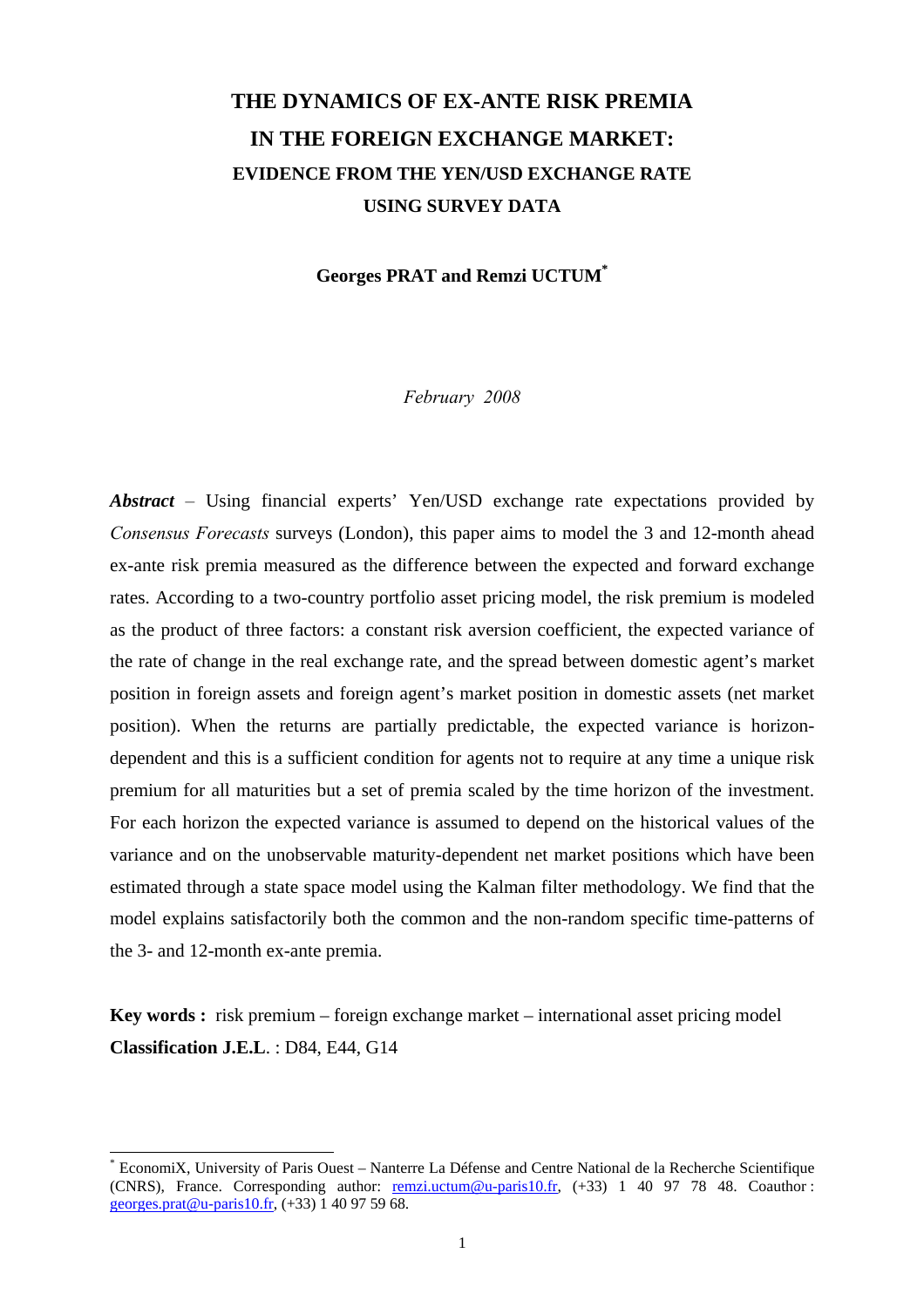## **THE DYNAMICS OF EX-ANTE RISK PREMIA IN THE FOREIGN EXCHANGE MARKET: EVIDENCE FROM THE YEN/USD EXCHANGE RATE USING SURVEY DATA**

#### **1. Introduction**

Since the beginning of the floating exchange rates in 1973, the asset approach to the exchange rate has become the dominant theoretical model of exchange rate determination. According to the class of portfolio balance models, the "risk premium" is an important factor of the exchange rate. Under the risk-neutrality hypothesis, domestic and foreign assets are perfect substitutes, and the forward exchange rate equals the expected exchange rate: in this case the *uncovered interest rate parity* (UIRP) is equivalent to the *covered interest rate parity* (CIRP). But in the general case when agents are risk adverse, domestic and foreign bonds are imperfect substitutes, so that the open positions taken by speculative agents in the foreign exchange market lead them to take account of the risk associated with the expected change in the spot market. In this case, the spread between the expected and the forward exchange rates represents the risk premium required by agents to hold foreign assets in place of domestic assets.

While it is now well established that the risk premium is an important component of exchange rate dynamics, the way to model it is still an open issue for research. Most of empirical analyses are based on the *ex-post risk premium*<sup>2</sup> where the exchange rate expected at time t for  $t+1$  is replaced by the one observed at time  $t+1$ . The main drawback of this approach is that agents cannot use this magnitude to decide their financial choices at time t because at this time the *future* exchange rate is not known to them.<sup>3</sup> Under the rational expectation hypothesis (REH), the ex-post risk premium corresponds to the required ex-ante premium plus a forecast error. But this ex-ante premium remains unknown to the investigator since the rational expectations of exchange rate are unknown. Studies attempting at modelling the ex-post premium raise numerous difficulties which can be summarized as follows. First,

<sup>&</sup>lt;sup>2</sup> See Baillie and MacMahon, 1989 (§7.7), MacDonald (1990), Lewis (1995) and Engel (1996) for surveys of the literature on ex-post risk premium models.

<sup>&</sup>lt;sup>3</sup> Note that, under the perfect foresight hypothesis, the *ex-post* premium is equal to the ex-ante premium required at the time *t* of the decision, so that the ex-post premium becomes a behavioural concept. However, under this hypothesis, there is no risk premium!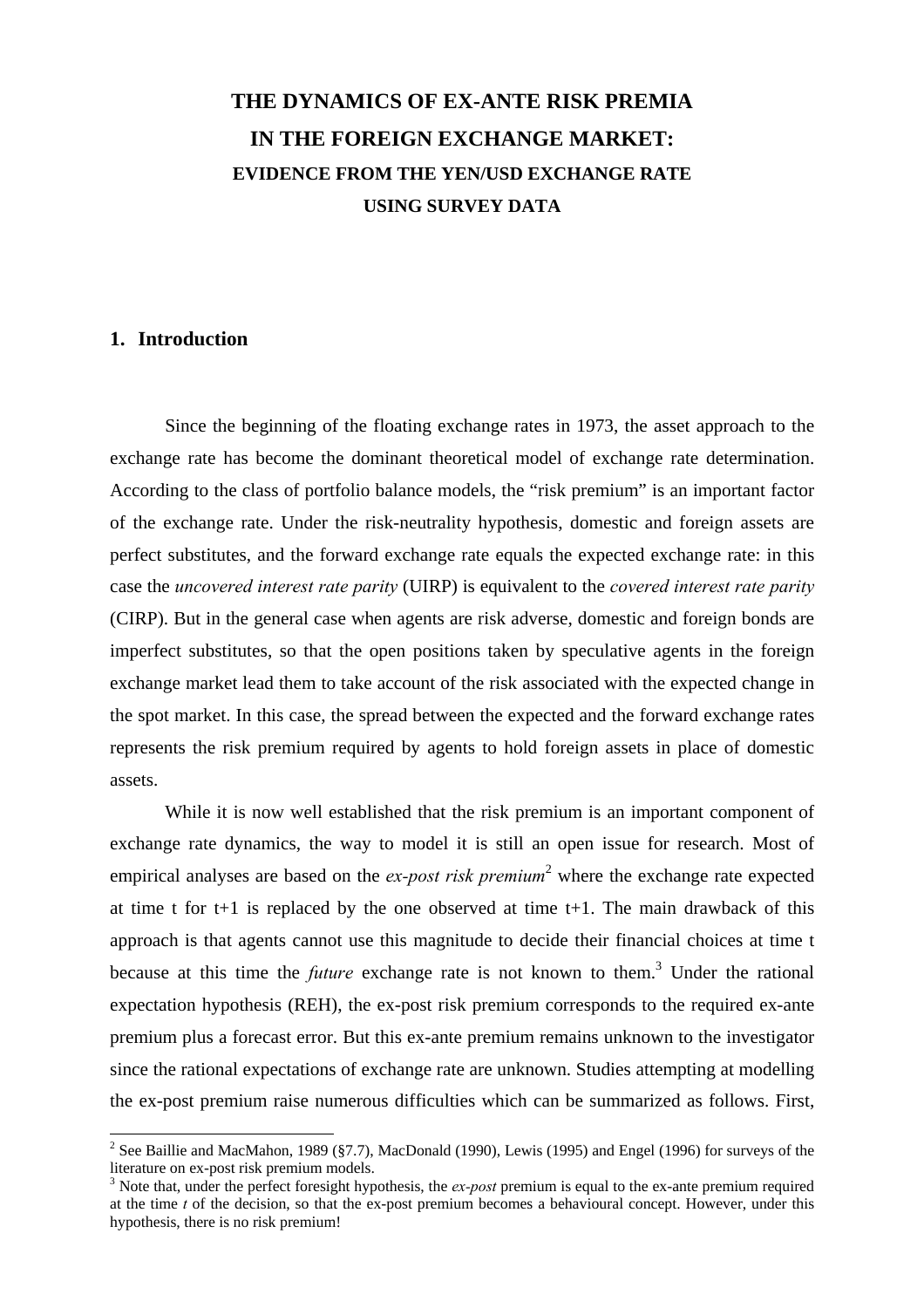the failure for the forward exchange rates to predict future values of the spot rates suggests that at least one of the REH or the risk neutrality hypothesis is to be rejected. $4$  Second, Fama (1984) suggested the so-called *predicted excess return puzzle:* by using a regression test, he showed that excess returns with respect to the UIRP (i.e. the ex-post rational premium) are predictable and that their variance is larger than the one of the expected change in exchange rate, which is rather counter-intuitive. Third, although the ex-post risk premium exhibits strong time variability, empirical analyses have depicted rather weak volatility effects (ARCH effects) and this result reinforces doubts about the relevance of the REH and thus the one of the ex-post premium concept.<sup>5</sup> Fourth, although general equilibrium models<sup>6</sup> related to the international CCAPM predict the existence of a risk premium in the foreign exchange market, these models are not validated by empirical data.<sup>7</sup> Fifth, partial equilibrium models based on the international CAPM do not do better. When the ex-post premium is indeed assumed to depend on a vector of *ad-hoc* instrumental variables (among them, past predictive errors), these models fail to represent the observed risk premium on the foreign exchange market.<sup>8</sup> In fact, under the market efficiency hypothesis, each model mentioned above leads to a single equilibrium value of the risk premium for a given time horizon of investments whereas the partially predictable feature of returns<sup>9</sup> allows for a set of premia depending on the time horizon of the investment. Overall, empirical studies based on ex-post risk premia have proved unsuccessful in identifying significant factors of the premia in the foreign exchange market, and this result contradicts the fact that exchange rates are inherently characterized by high and time varying volatility.

 These difficulties led some authors to focus on ex-ante rather than ex-post risk premia. To measure the ex-ante risk premium as a difference between the expected exchange rate and the forward rate, some studies used survey data to represent experts' exchange rate expectations. This approach has the advantage of avoiding arbitrary hypotheses about

 4 See MacDonald and Taylor (1989) and Baillie and MacMahon (1989), Chapter 6.

<sup>&</sup>lt;sup>5</sup> See, among others, Hodrick and Srivastava (1984), Mark (1985), Domowitz and Hakkio (1986), MacDonald (1990, 2000) and Engel (1996). However, Hu (1997) showed a weak but significant effect of the conditional variances of money supply and production.

<sup>&</sup>lt;sup>6</sup> See Lucas (1978) and Hansen and Hodrick (1983). Models including money have been proposed later by Lucas (1982) and Svensson (1985) under flexible price hypothesis and by Obstfeld and Rogoff (1995) and Devreux and Engel (1998) under sticky price hypothesis.

 $^7$  Among others, see Mark (1985), Hodrick (1989), Kaminsky and Peruga (1990). For models introducing habits in the consumption behaviour, see Backus et al. (1993) and Silbert (1996).

<sup>&</sup>lt;sup>8</sup> Since the seminal paper of Hansen and Hodrick (1983), many studies have confirmed this general result (see among others, Campbell and Clarida (1987) and Cumby (1988); see also Lewis(1990) who considers different holding periods and regimes).

<sup>&</sup>lt;sup>9</sup> In particular, see Fama (1984) and MacDonald and Taylor (1994) who have successfully estimated error correction models for the U.S.dollar-Sterling and the U.S. dollar-Mark exchange rates. These models are shown to have good forecasting properties when long-run solutions are given by the monetary and real interest differential models. See Mark (1995) who shows that the accuracy of the forecast increases with the horizon when forecasts are based on fundamentals.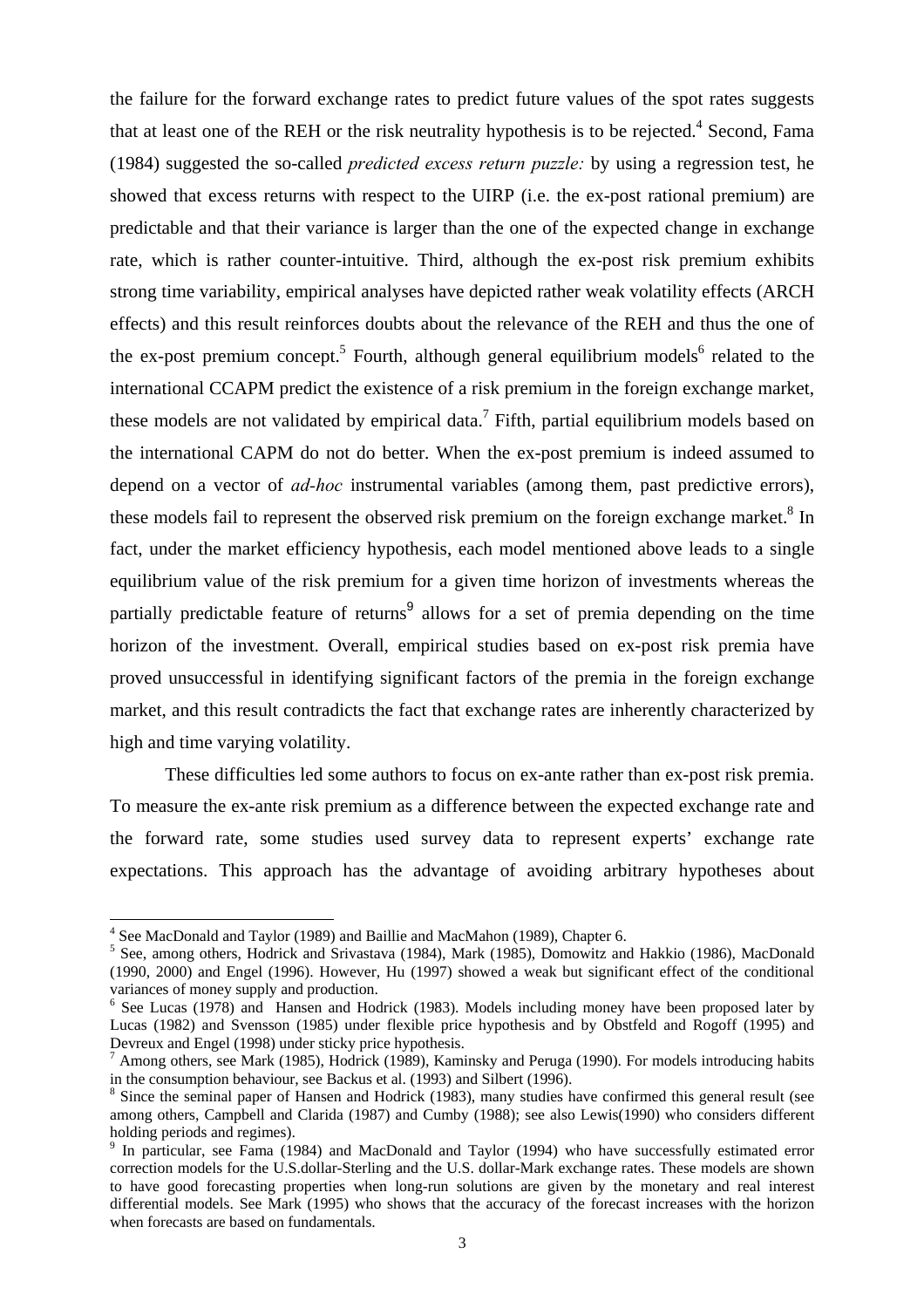expectation representation. Note that contrary to the ex-post premium, such an ex-ante premium is an opinion variable that is formed at the moment the decision is made. A common finding of the submentioned studies is that the REH is systematically rejected by survey  $data<sub>10</sub>$  and this possibly explains why ex-post premium models lead to weak empirical evidence, thus stressing the relevance of the ex-ante premium. First studies by Frankel and Froot (1989, 1990) using survey data showed evidence of significant but unchanging ex-ante risk premia, while MacDonald and Torrance (1988, 1990), Liu and Maddala (1992), Cavaglia et al (1993) and Verschoor and Wolff (2001) showed the existence of time-varying ex-ante premia. Attention has then been focused on the question of the stationarity of these premia (Liu and Maddala (1992), Cavaglia et al. (1993, 1994), Chronis and MacDonald (1997)). Authors generally conclude that risk premia are stationary variables. However this approach remains somewhat questionable. First, it seems difficult to state the stationarity hypothesis when conditional volatility effects are present. Secondly, rather than examining the stationarity of the risk premia, it seems to us more relevant to question if one can identify a vector of variables which is cointegrated with these premia. By regressing the expected change in exchange rate on the spread between the forward rate and the spot rate, some studies confirm the existence of an ex-ante risk premium although no factors are identified (Cheung (1993), Verschoor and Wolff (2001); Chinn and Frankel (2002)).<sup>11</sup> Using disaggregated survey risk premia, Chionis and MacDonald (1997) show that these premia depend on the conditional variances of the fundamentals (such as money supplies and inflation rates) and on idiosyncratic effects, hence explaining a significant part of the variance of the ex-ante time-varying premium.

Because expectations provided by survey data put into evidence significant and time varying risk premia, they seem to be the ingredients of a promising research area. However, several issues deserve further work. Especially, the empirical identification of the relevant determinants of the premia within a theoretical framework is still under debate. Moreover, the importance of the time horizon in the determination of these premia have not yet been explored although the ex-ante risk premia appear to be horizon-dependent. By using *Consensus Forecasts*' (CF) expectations of the Yen/USD exchange rate, we aim to contribute simultaneously on these two directions. The paper is organized as follows. Section 2 is devoted to the modelling strategy. Section 3 presents the data and the empirical results. Section 4 provides some concluding remarks.

<sup>10</sup> Among others, see McDonald and Torrance (1990). Prat and Uctum (2007) find similar results for 6 European currencies. Surveys on the empirical rejection of the REH in the foreign exchange market are proposed by MacDonald (2000) and Benassy and Raymond (1997).

 $11$  If the regression coefficient is different from 1, then a risk premium exists.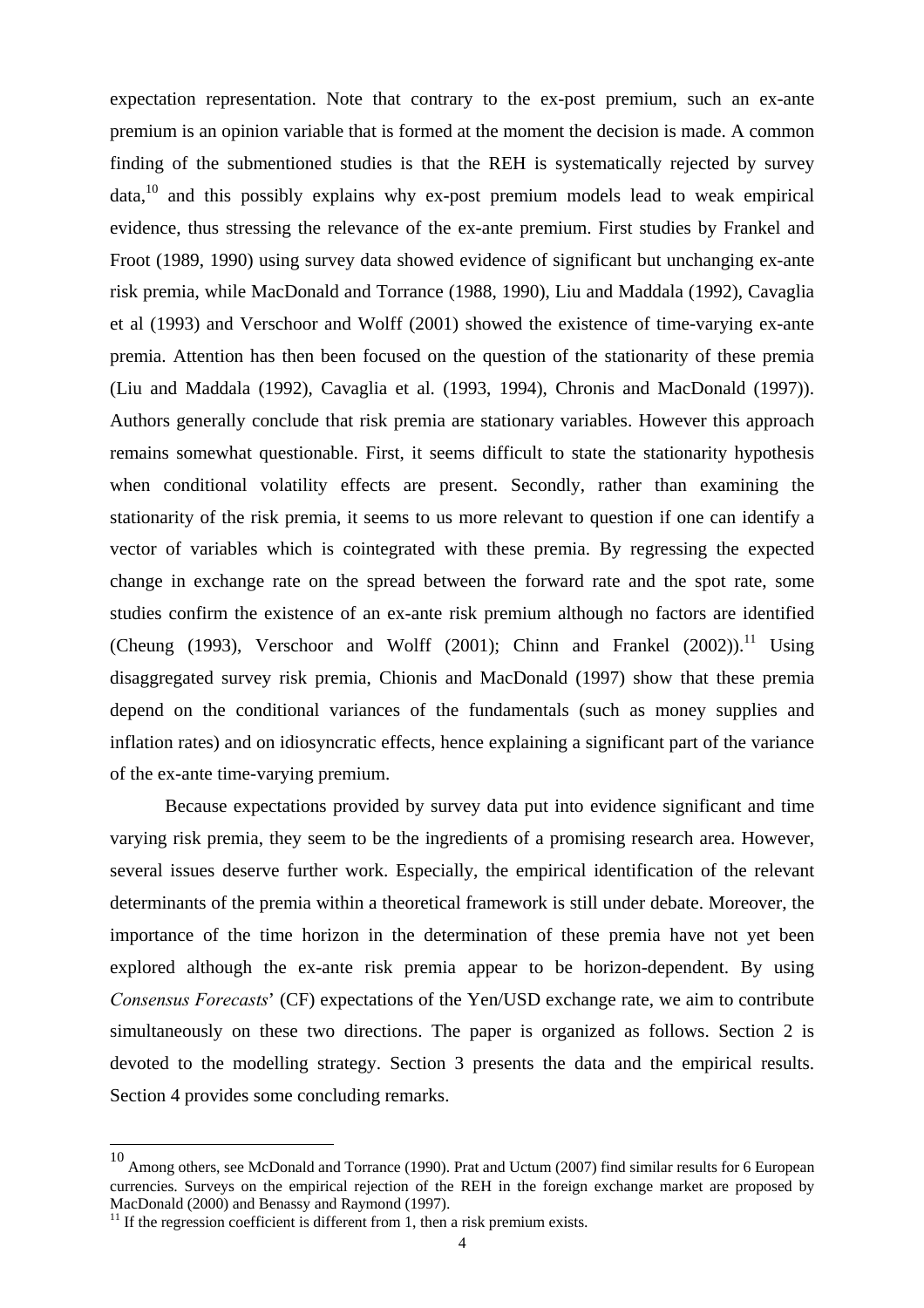#### **2 – The multi-horizon risk premia model**

Figure 1 exhibits the dynamics of the 3 and 12-month ahead ex-ante risk premia based on financial experts' Yen/USD exchange rate expectations provided by CF surveys. It can be seen that, despite obvious common trends, substantial discrepancies characterize the two risk premia. This paper aims to explain why the premia are not only time-varying but also horizon-dependent.

 This issue can be adequately analyzed by using the two-country portfolio choice model first introduced by Lewis (1995), where the domestic and foreign representative agents maximize their respective expected utilities in a partial equilibrium framework. In response to the empirical rejection of this model under REH (Lewis (1995), Engel (1996)), Andrade and Bruneau (2002) (AB) expand the model so as to account for heterogeneity of expectations and regime shifts. According to the AB model, the risk premium<sup>12</sup> is the product of three factors: a risk aversion coefficient, the expected variance of the rate of change in the real exchange rate, and the difference between the domestic agent's real position in foreign currency denominated assets and the foreign agent's real position on domestic currency denominated assets expressed in foreign currency, namely the net market position of foreign assets. The authors assume that expectations are described by a process combining chartist and fundamentalist traders' behaviors (Frankel and Froot, 1988) and that the expected variance and the fundamental level of the exchange rate are constant. Using monthly data from the Yen/Dollar exchange rate over the sample period 1980-1998, they show that the model for one-month horizon not rejected by cointegration tests with endogenous breaks.

Beside its innovating aspects, this study contains however three strong hypotheses that we aim to relax. First is the constant expected variance assumption, which contradicts the most widely accepted stylized facts. Secondly, the assumption of heterogeneous expectations implies that the market is not rational, and this in turn should imply that the model depends on the horizon time-span. This is not the case in AB's model. Third, the net market position is very roughly proxied as the difference between the Japanese cumulated long-term capital exports and the Japanese cumulated current accounts supposed to proxy the American cumulated long-term capital exports. The difficult task of measuring the NMP leads us to estimate it within an unobservable-component model framework, which at the same time enables us to differentiate the net market positions according to maturities. The relaxation of

 $12$  Note that the risk premium, defined as the difference between the expected change in the real exchange rate and the spread between home and foreign real interest rates, equals the difference between the nominal values of the two components since the expected inflation terms in real exchange rate and in real interest rates vanish.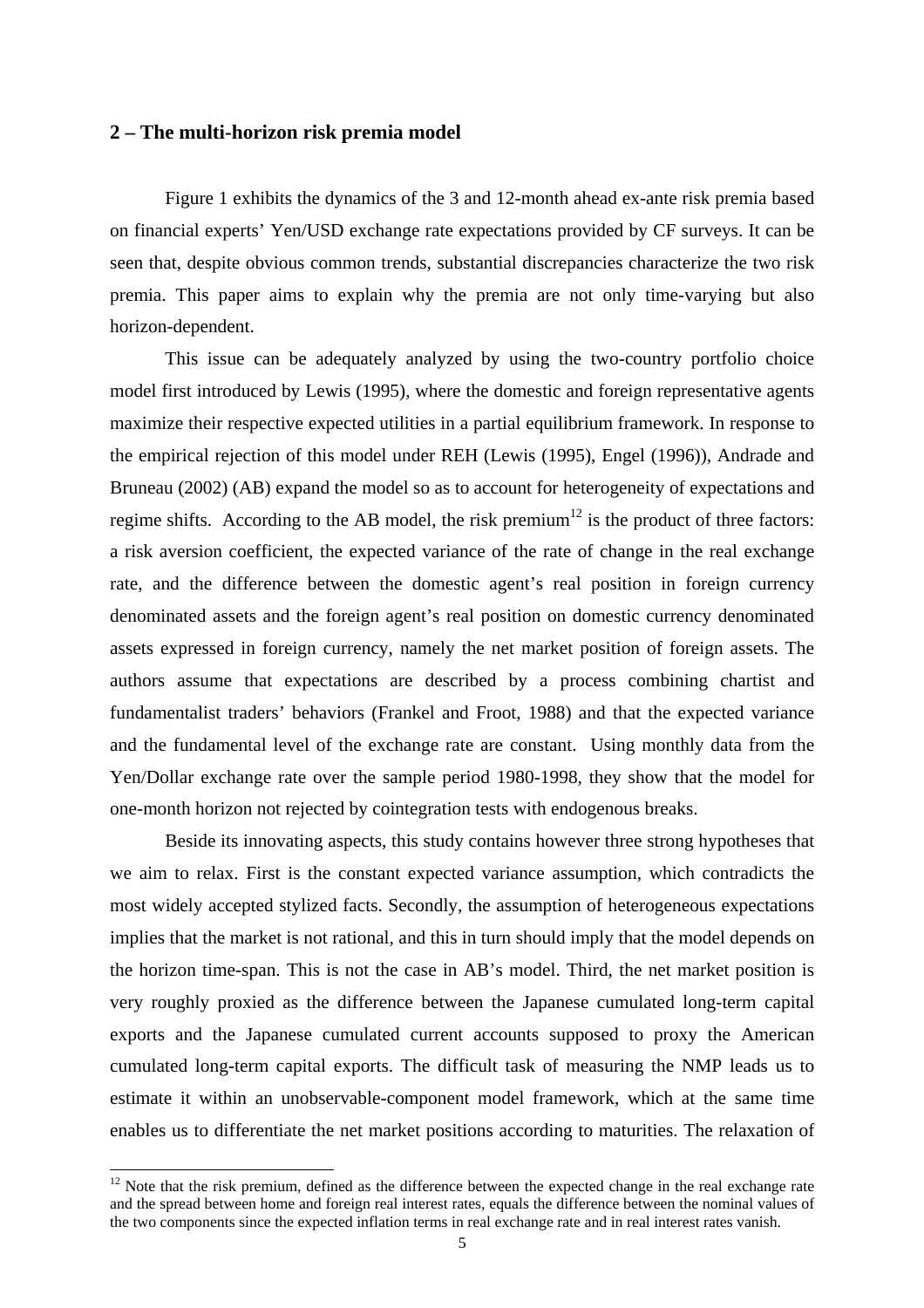these three restrictive hypotheses seems all the more important as they may have, at least partially, biased the test results towards the non-rejection of cointegration with structural breaks hypothesis.

We will discuss in the empirical section below how the conditional expected variance can be represented. We show now why this variance, and thus the premium, is horizondependent. Let  $s_t$  denote the logarithm of the spot exchange rate at time t and  $\Delta$  the 1-period change operator. If the foreign exchange market is efficient, then the spot rate conveys all available information about the future rate and is expected rationally. The return  $\Delta s$ , is thus a white noise plus possibly a constant drift. <sup>13</sup> In this case we have  $E(s_{t+\tau} - s_t) = \tau E(\Delta s_{t+1})$  and  $V(s_{t+\tau} - s_t) = \tau V(\Delta s_{t+1}), \tau \ge 1$ , that is, the two first moments increase in the same proportion with  $\tau$ . Because the risk premium depends on the expected variance, the premium averaged per period may be time-varying if the variance is so but does not depend on  $\tau$ , so that there is one single premium.14 Conversely, if returns are partially predictable on the basis of their past values and/or macroeconomic variables, the foreign exchange market is not efficient and agents do not require a unique risk premium but a set of premia scaled by the time horizon.<sup>15</sup> For example, suppose that the one period return is related to the variable  $\Delta X$ , according to the simple relation  $\Delta s_{t+1} = \Delta X_t + \eta_{t+1}$ , where  $\eta_{t+1}$  is a white noise, with  $E(\Delta X_t) = E(\eta_t) = 0$ ,  $V(\Delta X_t) = \theta^2$ ,  $V(\eta_t) = \omega^2$  and  $Cov(\Delta X_{t+1}; \Delta X_t) = \rho \quad \forall t$ . Suppose further that  $Cov(\Delta X_{t+\tau}; \Delta X_t) = 0 \quad \forall \tau > 1$ , it is then easy to write the variances averaged per period for different time horizons :

*1 period* :  $V(\Delta s_{t+1}) = \theta^2 + \omega^2$  $2 \text{ periods}: \frac{1}{2}V(s_{t+2} - s_t) = \frac{1}{2}V(\Delta s_{t+1} + \Delta s_{t+2}) = V(\Delta s_{t+1}) + \rho$ 2  $\frac{1}{2}V(s_{t+2} - s_t) = \frac{1}{2}V(\Delta s_{t+1} + \Delta s_{t+2}) = V(\Delta$ *3 periods* :  $\frac{1}{2}V(s_{t+3} - s_t) = \frac{1}{2}V(\Delta s_{t+1} + \Delta s_{t+2} + \Delta s_{t+3}) = V(\Delta s_{t+1}) + \frac{1}{2}\rho$  $\frac{1}{3}V(s_{t+3} - s_t) = \frac{1}{3}V(\Delta s_{t+1} + \Delta s_{t+2} + \Delta s_{t+3}) = V(\Delta s_{t+1}) + \frac{4}{3}$ 

or, more generally:

<sup>&</sup>lt;sup>13</sup> Even if we introduce a discount rate with constant variance which is independent of the white noise forecast error, this conclusion is still valid.

 $14$  See Merton (1969) and Samuelson (1969).

<sup>&</sup>lt;sup>15</sup> Barberis (2000) estimates an optimal portfolio composed by U.S. stocks and bonds and shows that the structure of this portfolio is very sensitive to the time horizon of the investment. Given that stock returns can be predicted on the basis of past values of the dividend/price ratio, the author finds a significant mean reversion effect and concludes that the optimal structure of the portfolio is made by 40% of stocks for a one month horizon and 100% for a ten years horizon. When returns are unpredictable, the proportion of stocks remains unchanged (about 35%) whatever the horizon.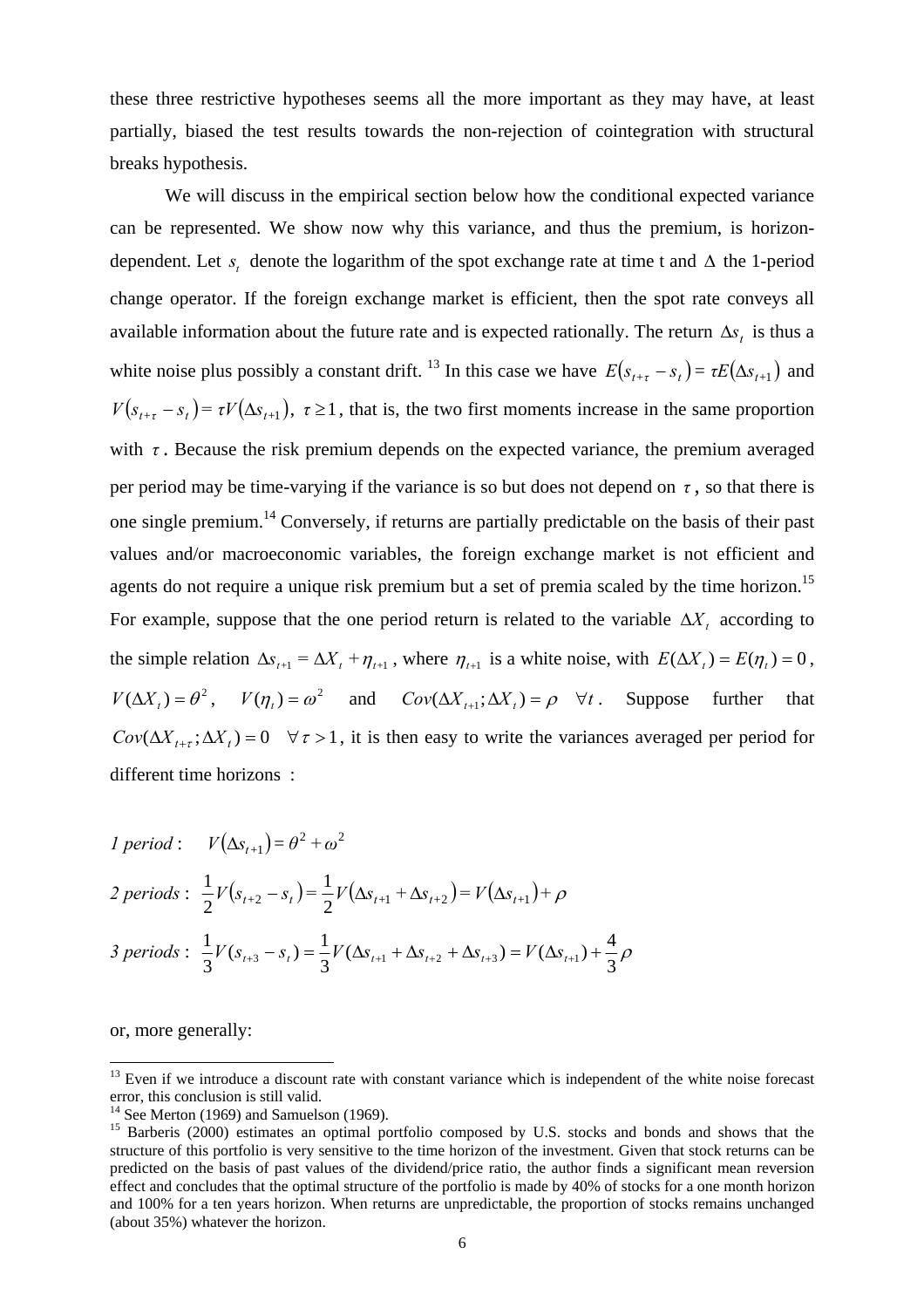$$
\frac{1}{\tau}V(s_{t+\tau}-s_t)=V(\Delta s_{t+1})+2\left(1-\frac{1}{\tau}\right)\rho
$$

It can be seen that when  $\rho > 0$ , the variance and therefore the required premium increase with the horizon, while when  $\rho < 0$ , the variance and the premium decrease with the horizon.<sup>16</sup> This implies that a sufficient condition to generate an increasing or decreasing term structure of risk premia is the existence of a serial correlation in returns.<sup>17</sup> More generally, if the sign or the magnitude of the covariance is time-varying, the slope of the term structure of the premia is also time-varying. Complexity increases even more when we consider a vector of predictive variables, each one partially predicting the return. In this case,  $V(\Delta s_{t+\tau})$  is determined by the variances and covariances of these variables.

The AB model implicitly assumes that the risk premium is the same for all maturities and defines an aggregate net market position which comprises assets of all maturities. According to the stylized facts exhibited on Figure 1, we choose a maturity-dependent premia framework where we allow the variance and the net market positions to be maturitydependent. The actual wealth held in the form of the τ-month asset is assumed to be given for the domestic and foreign agents. The investors' problem is then to determine what share of this wealth must be invested respectively in the domestic and in the foreign assets. Using a two-country portfolio choice model for each maturity, each agent determines this optimal share by maximizing the expected utility of his/her future real wealth. Let  $S<sub>t</sub>$  be the spot exchange rate at time t (expressed in units of domestic currency per foreign currency),  $F_{t, \tau}$ the forward exchange rate at time t with a maturity date at t+τ,  $P_t$  the general price index,  $\delta_{t,\tau} = \ln E_t S_{t+\tau} - \ln F_{t,\tau}$  the ex-ante risk premium required at time *t* for horizon *τ* (where  $E_t$ stands for the conditional expectation operator),  $W_t$  the real wealth held by the domestic agent at time t in the form of the  $\tau$ -months asset (expressed in units of foreign currency),  ${}_{\tau}W_{t}^{*}$ the real wealth held by the foreign agent at time t in the form of the  $\tau$ -months asset (expressed in units of foreign currency),  $x_{i\tau}$  the share of  $\tau_{i}W_{i}$  held by the domestic agent in the form of

<sup>&</sup>lt;sup>16</sup> Two examples for the sign of  $\rho$  are given by Cochrane (1999b): suppose  $\Delta X_{t-1} = \mu \Delta s_{t-1}$ ;  $\rho$  is positive when the actual return is greater than the following one and negative when a mean-reversion describes the dynamics of returns. Here, the condition  $\mu = 0$  corresponds to the efficiency hypothesis according to which returns are a white noise.

<sup>&</sup>lt;sup>17</sup> Transaction costs do not alter this result: when for example  $\rho > 0$ , there always exists a horizon long enough to be profitable.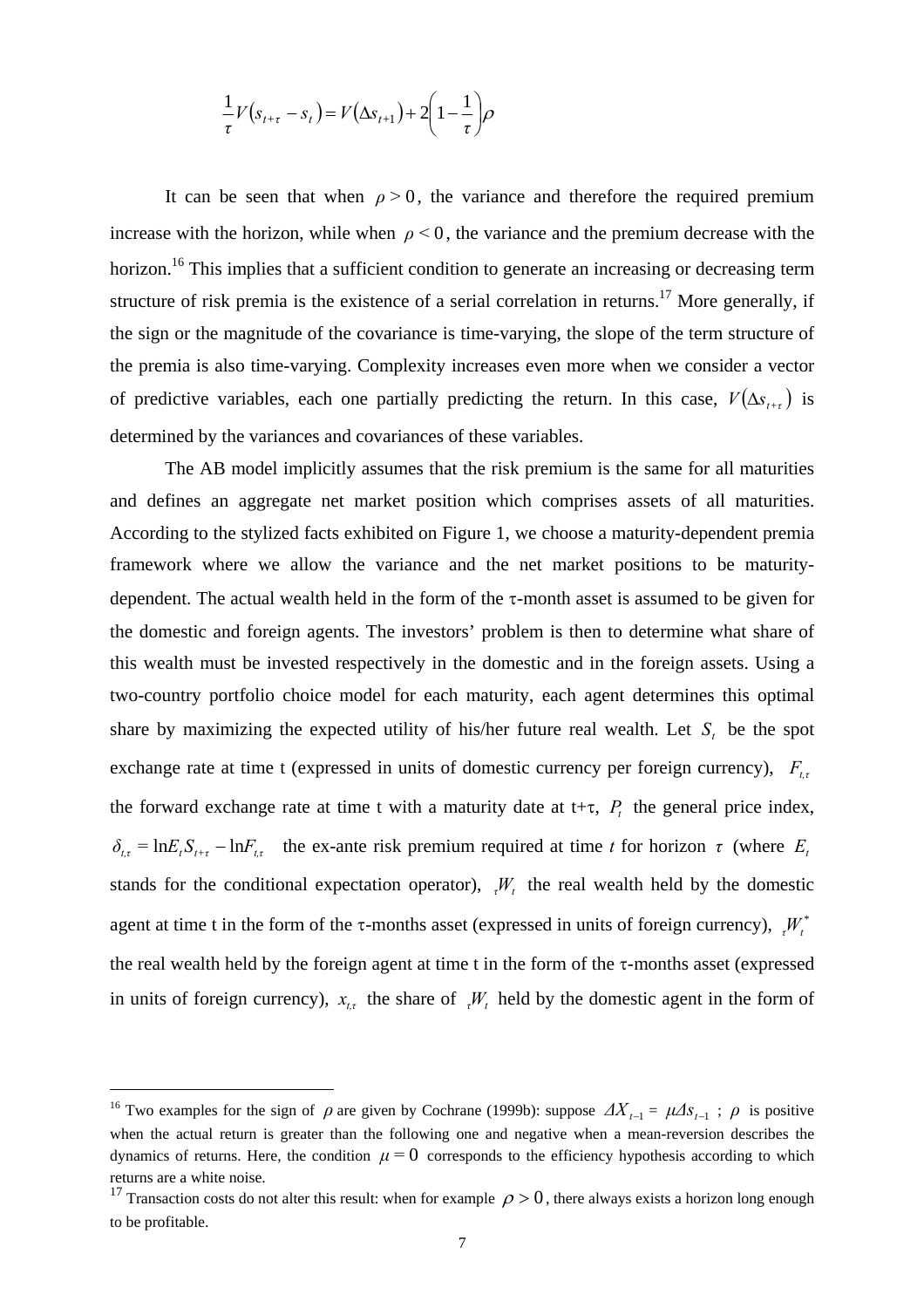foreign  $\tau$ -months assets, and  $x_{i\tau}^*$  the share of  $\tau_i^*$  held by the foreign agent in the form of domestic τ-months assets.

In the AB model a CARA utility function  $U({}_tW_t) = -e^{-\lambda t} \int_0^W t \quad (U' > 0)$  and  $U'' < 0$ ) is supposed for the domestic agent and a similar function  $U(F_t^{\mu^*}) = -e^{-\lambda^* t} \int_0^{\mu^*}$  is considered for the foreign agent, where coefficients  $\lambda$  and  $\lambda^*$  represent the absolute risk aversion coefficients for the two agents, respectively. Since these are preference parameters, they are supposed to be horizon-independent. Each agent is assumed to choose the optimal share  $x_{i\tau}$ and  $x_{i,t}^*$  of his real wealth in order to maximize the expected utility of the end-of-period real wealth conditionally on the information known at time t. For a given time-horizon *τ* the programs may be written in the mean-variance form as follows:

Domestic agent's program : Max 
$$
E_t[\, _tW_{t+\tau}(x_{t,\tau})] - \frac{1}{2} \lambda V_t[\, _tW_{t+\tau}(x_{t,\tau})]
$$
  
\n
$$
For eigen agent's program : Max  $E_t[\, _tW_{t+\tau}^*(x_{t,\tau}^*)] - \frac{1}{2} \lambda^* V_t[\, _tW_{t+\tau}^*(x_{t,\tau}^*)]$  (1)  
\n
$$
s.t. \quad 0 \le x_{t,\tau}, x_{t,\tau}^* \le 1
$$
$$

where  $V_t$  denotes the expected variance operator conditional on time t. The first order conditions in (1) allow to determine the optimal positions of both agents and lead to the corresponding set of risk premia  $\delta_{t\tau}$  for t and  $\tau$  (see Appendix 1):

$$
\delta_{t,\tau} = \varphi \tilde{\sigma}_{t,\tau}^2 (x_{t,\tau} \cdot W_t - x_{t,\tau}^* \cdot W_t^*)
$$
\n(2)

where  $\tilde{\sigma}_{t,\tau}^2$  is the  $\tau$  months ahead conditional expected variance of the real rate of change in the exchange rate,  $\varphi = \frac{\kappa \kappa}{1 + 1^{*}} > 0$ \* *> λ+ λ*  $\varphi = \frac{\lambda \lambda^*}{\lambda} > 0$  is the half of the harmonic mean of the constant domestic and foreign risk aversion coefficients and the term in brackets stands for the real *net market position*, labeled  $NMP_{t,\tau}$ . The product  $\varphi \tilde{\sigma}_{t,\tau}^2$  represents the per dollar market risk premium.

Equation (2) says that the risk premium  $\delta_{t\tau}$  is determined as the product of the risk aversion, the expected volatility and the real net market position. It can be seen that the sign of  $\delta_{t,\tau}$  is given by the sign of  $NMP_{t,\tau}$ . For instance, when  $NMP_{t,\tau} > 0$ , that is when the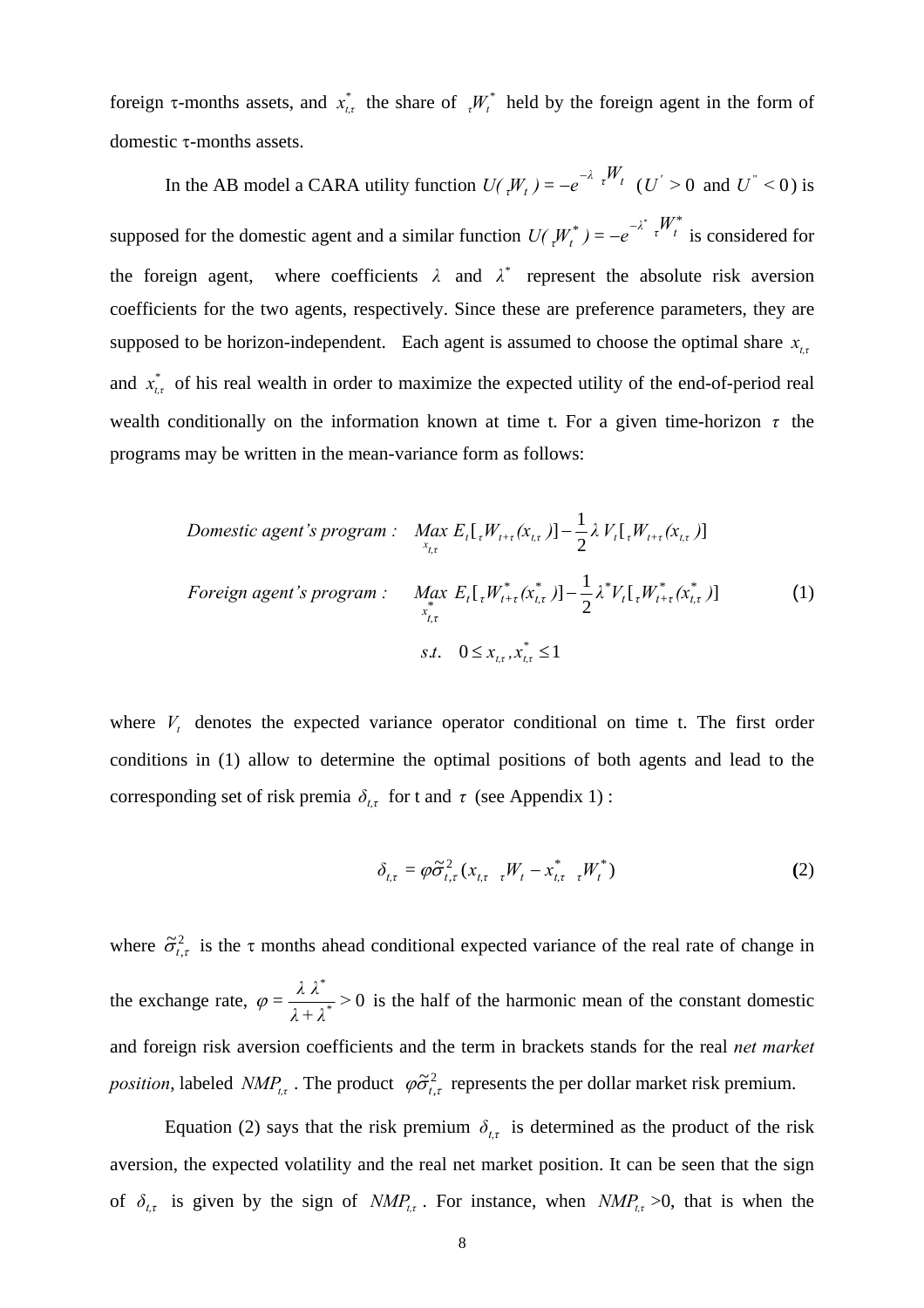domestic agent's position in foreign currency denominated assets ( $x_{i, \tau}$ , $W_t$ ) is greater than the foreign agent's position on domestic currency denominated assets expressed in units of foreign currency  $(x_{t,\tau}^*,W_t^*)$ , the premium remunerates domestic investors for the risk supported when they hold foreign assets.

#### **3. Empirical issues**

1

 In this section we examine whether the horizon-dependent variance and net market position explain the time-patterns of the two risk premia discussed in section 2.

#### **3.1. The data and the dynamic properties of** *ex-ante* **risk premia**

Let  $S_t$  stand for the Yen/USD exchange rate and the Japanese and the American agents represent the domestic and the foreign investors, respectively. The values of the variables  $E_t S_{t+\tau}$  and  $F_{t,\tau}$  are needed to be known to measure the ex-ante premium  $\delta_{t,\tau}$ . Over our sample period, at the beginning of each month, « Consensus Forecasts » (CF) asks about 200 economists, foreign exchange operators and executives in various institutions (commercial and investment banks, forecasting agencies and industrial corporations) in over 30 countries to estimate future values of principal macroeconomic variables for the three and the twelve month horizons.<sup>18</sup> About 60% of these forecasters respond to the Yen/USD exchange rate. The respondents answer only when they think they have a good knowledge about the variable of interest, and this allows assuming that those who respond are informed agents. Since the individual answers are confidential (only the consensus is disclosed to the public with a time lag) and since each individual is negligible within the consensus, it is difficult to claim that, for reasons which are inherent to speculative games, individuals might not reveal their « true » opinion. Note that these considerations only suggest that the responses are not distorted but they do not imply that the consensus represents an unbiased proxy of the market expectations. However, regarding the existence of the forward market for the two horizons, one can argue that there is an incentive for experts to compare their expected rate to the forward rate. This implies that their expectations should capture a market reference and should not be distorted by the risk premium. Moreover, to interpret the consensus expectation as a market expectation, we only need to suppose that the latter equals

<sup>&</sup>lt;sup>18</sup> Since the beginning of 1996, 1 month and 24 month time horizons are also included in the survey and published in the special bulletin named "Foreign exchange Consensus Forecasts".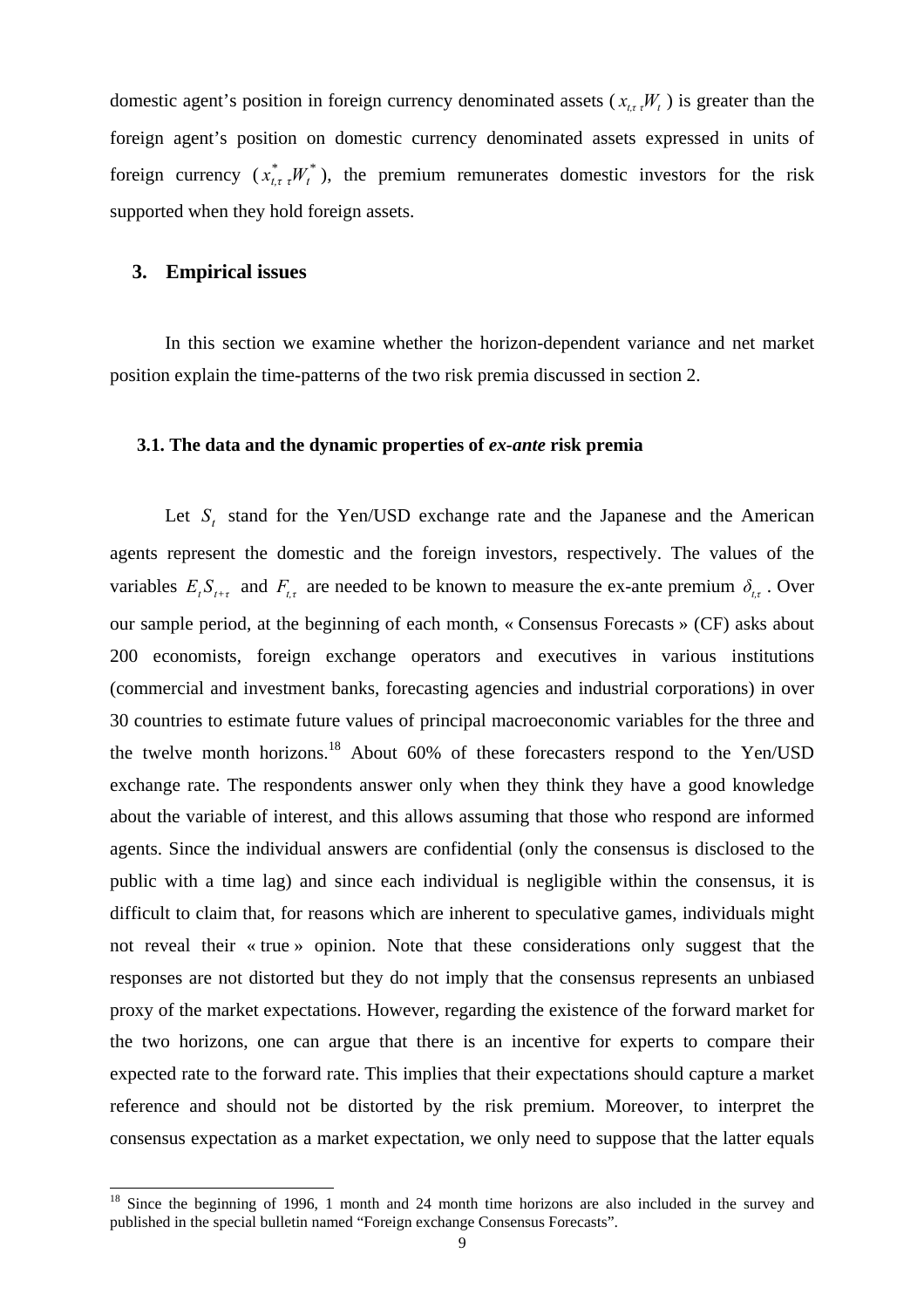the former plus an intercept and a white noise, representing the systematic and the random components of the measurement error, respectively. For all these reasons, we can assume that the respondent experts are representative of the market.

The CF newsletter gives every month the "consensus" corresponding to the individual expected values of exchange rates (arithmetic averages).<sup>19</sup> These consensus time series are used in this paper and are denoted  $E_t S_{t+\tau}$  ( $\tau = 3.12$  months).<sup>20</sup> The CF requires a very specific day for the answers. As a rule, this day is the same for all respondents.<sup>21</sup> Accordingly, we consider the forward exchange rates  $F_{t_{\tau}}$  ( $\tau = 3.12$  months) and the spot rate *S<sub>t</sub>* at the same day as the expected values (these series are issued from Datastream). Our empirical analysis covers the period November 1989 – January 1998. The beginning of the period corresponds to the beginning of the survey, while the end of the period is motivated by the structural change due to the early 1998 reform aiming to bring independence and transparency into the Japanese banking and financial system.<sup>22</sup> The rehabilitation consisted notably in making available huge amounts of government funds to recapitalize fifteen major banks and to write off the bad loans of nationalized or bankrupted banks, introducing profound changes in Japan's financial system (Hoshi and Patrick, 2000). As such, the reform is likely to have modified extraneously the relative preference of the Japanese agent vis-à-vis the domestic and the foreign assets, and thus the net market positions. Expanding the sample period to this structural shock and beyond would possibly bias the estimators of the portfolio choice model.

#### *< Insert figure 1 >*

As shown in figure 1, the 3-month and 12-month ex-ante premia exhibit non-random specific fluctuations around similar trends. This is confirmed by the Johansen cointegration test which evidenced a long run relation between the two premia (both trace and maximum eigenvalue tests failed to reject the null of 1 cointegration equation at the 5% level). Table 1

<sup>&</sup>lt;sup>19</sup> In fact, more than one half of the 200 experts answer the questions concerning future values of exchange rate. Since the individual answers are confidential (i.e. only the consensus is disclosed to the public with a time lag) and since each individual is negligible within the consensus, it does not seem to be justified to object that, for reasons which are inherent to speculative games, individuals might not reveal their « true » opinion.

<sup>20</sup> It is easy to show that, if the expected earnings on the market sum to zero, the *consensus* of speculators' expectations is the relevant variable allowing to represent an indicator of « the » expected value in foreign exchange market. Note that AB assume the existence of fundamentalists and chartists on the market. In our approach, if such heterogeneity exists, it is imbedded in the exchange rate expectations provided by survey data.

<sup>&</sup>lt;sup>21</sup> This day is the first Monday of the month until March 1994, and the second Monday since April 1994, except closed days (in this last case, the survey is dated at the following day). The effective horizons however always remain equal to 3 and 12 months. If, for instance, the answers are due on the 3rd of May (which was the case in May 1993), the future values are asked for August 3, 1993 (3 months ahead expectations) and for January 3, 1994 (12 months ahead expectations). The individual responses are then concentrated on the same day.

<sup>&</sup>lt;sup>22</sup> This is the last amendment of the early Law of 1942, which reflected the wartime situation. .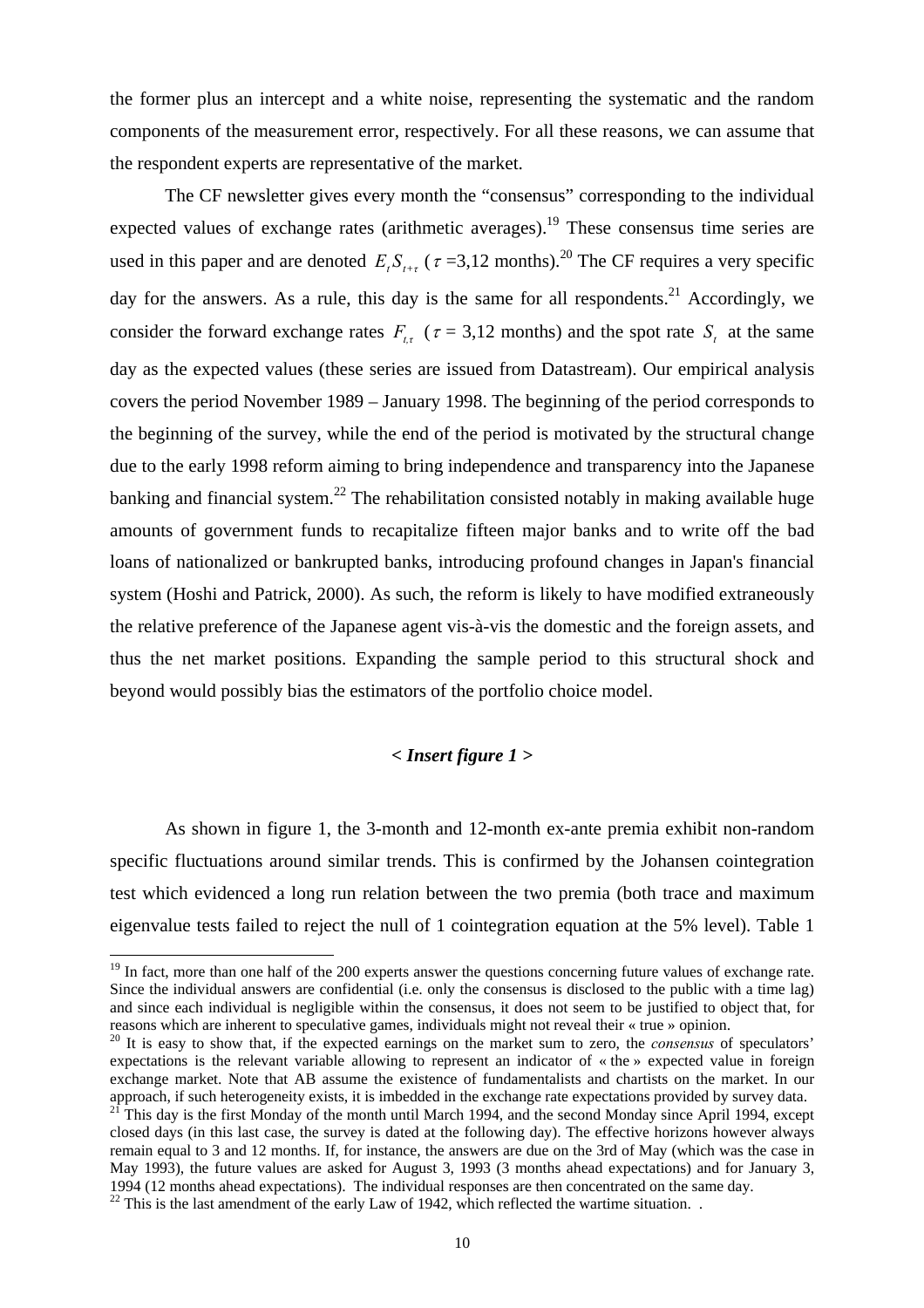provides the main statistics related to the two premia, both expressed in percent per month: although the means are very similar, the standard deviation of the 3-month premium is much larger than the one of the 12-month premium. We will attempt to explain these stylized facts in the next section.

#### *< Insert Table 1>*

Another preliminary issue is to examine whether or not the consensus provides indication of rationality. Indeed, if the REH were not rejected, the use of the rational ex post premia concept would be appropriate.<sup>23</sup> We thus implemented the unbiasedness test over the sample period by regressing the  $\tau$ -month ahead expected change  $\ln E_t S_{t+\tau} - \ln S_t$  on the expost rate of change  $\ln S_{t+\tau} - \ln S_t$ . Following Hansen and Hodrick (1980), a MA( $\tau$  – 1) process for residuals was included to capture the possible overlapping data bias which may arise from the use of monthly data with any horizon  $\tau$  longer than 1 month. The relationship tested is:

$$
\ln E_t S_{t+\tau} - \ln S_t = a(\ln S_{t+\tau} - \ln S_t) + b + e_t
$$
  

$$
e_t = \xi_t + \lambda_1 \xi_{t-1} + \dots + \lambda_{\tau-1} \xi_{t-\tau-1}
$$

Table 2 provides the test results. The null of unbiasedness  $(a=1, b=0)$  and therefore the REH are rejected, confirming with our data the findings of the literature and suggesting that the ex-ante risk premium is the relevant concept.

#### *< Insert Table 2>*

#### **3.2 – The estimation of the 3-month and 12-month risk premia**

-

In Equation (2) the expected variance and the net market position are unobservable variables. We estimate a state-space model where for each horizon a signal (or measurement) equation describes the risk premium and a state (or transition) equation generates the unobservable component  $NMP_{tt}$ . We first need to model the  $\tau$ -month ahead expected variance of the change in the Yen/USD real exchange rate  $\tilde{\sigma}^2_{t,\tau}$  appearing in (2). An ARCH-M model would not be appropriate since the conditional volatility would represent the

 $^{23}$  The ex post premium at time t is obtained by replacing in the ex-ante premium the expected exchange rate at t for t+ $\tau$  by the exchange rate observed at t+ $\tau$ .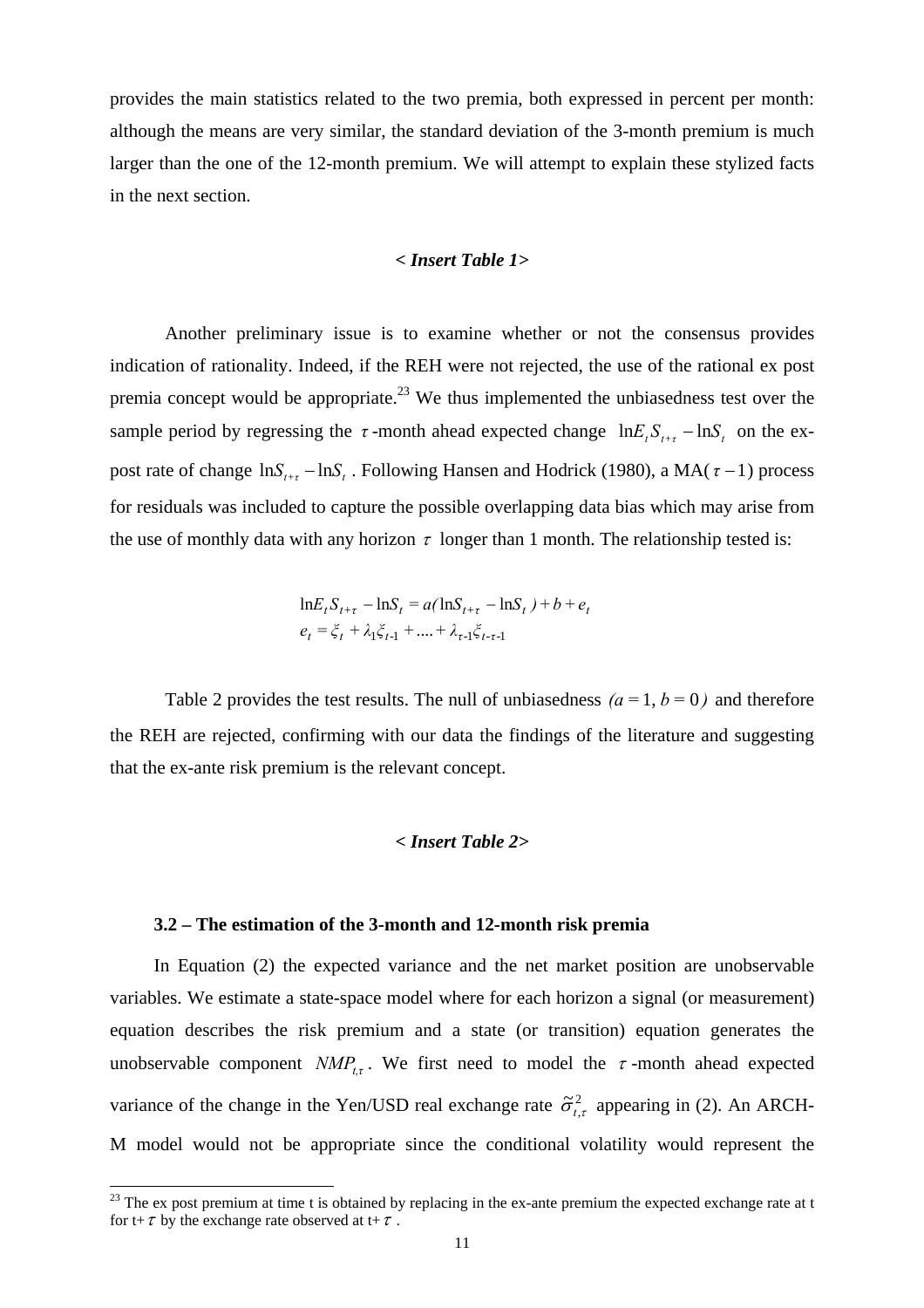residuals of the risk premium equation and not the variance of the change in the real exchange rate as required. An ARCH model where the mean equation specifies the change in the real spot rate as a constant term plus an error term would give an estimation of the conditional expected variance of the real exchange rate. However this estimation would be disconnected from the estimation of the portfolio model. The expected variance is assumed to be represented as an *m*-order weighted average of the past monthly variances of the change in the real exchange rate  $\Delta q_t$  (expressed in percent per month):

$$
\tilde{\sigma}_{t,\tau}^2 = \frac{\sum_{i=0}^m \gamma_{i,\tau} \sigma_{t-i}^2}{\sum_{i=0}^m \gamma_{i,\tau}}, \quad \gamma_{0,\tau} = 1
$$
\n(3)

where  $\sigma_t^2 = (\Delta q_t)^2$  and where  $q_t = s_t + p_t^* - p_t$  is the logarithm of the real exchange rate. The parameters  $\gamma_{i,\tau}$  are determined in the course of the estimation of equation (2). Note that *m* depends on  $\tau$  although it has not been indexed accordingly for convenience.

 The second variable in (2) which is to be represented is the real net market position between US and Japan. Since this variable is not observable, we generate it from a simple AR(1) state equation. We attempted to augment the standard AR(1) process with observed macroeconomic variables, but none of them was found to be significant.<sup>24</sup> The state equation is then :

$$
NMP_{t,\tau} = \beta_{\tau} NMP_{t-l,\tau} + \kappa_{o,\tau} + \varepsilon_{t,\tau}, \qquad 0 \le \beta_{\tau} \le 1, \quad \forall \tau = 3, 12. \tag{4}
$$

where  $\varepsilon_{t\tau}$  is a zero-mean *Niid* error term with constant variance. The sign of the drift  $\kappa_{0,\tau}$  is undetermined a priori.

Reporting (3) into (2) and adding an error term yields the signal equation:

$$
\delta_{t,\tau} = \varphi \frac{\sigma_t^2 + \gamma_{1,\tau} \sigma_{t-1}^2 + \dots + \gamma_{m,\tau} \sigma_{t-m}^2}{1 + \gamma_{1,\tau} + \dots + \gamma_{m,\tau}} N M P_{t,\tau} + v_{t,\tau}
$$
(5)

<sup>&</sup>lt;sup>24</sup> These are the differences between Japanese and US observed values of the change in CPIs, the change in real GNPs, the change in real investments, the current account and government budget imbalances, the change in M1 and M2 money supplies and the stock returns. These series were extracted from DATASTREAM.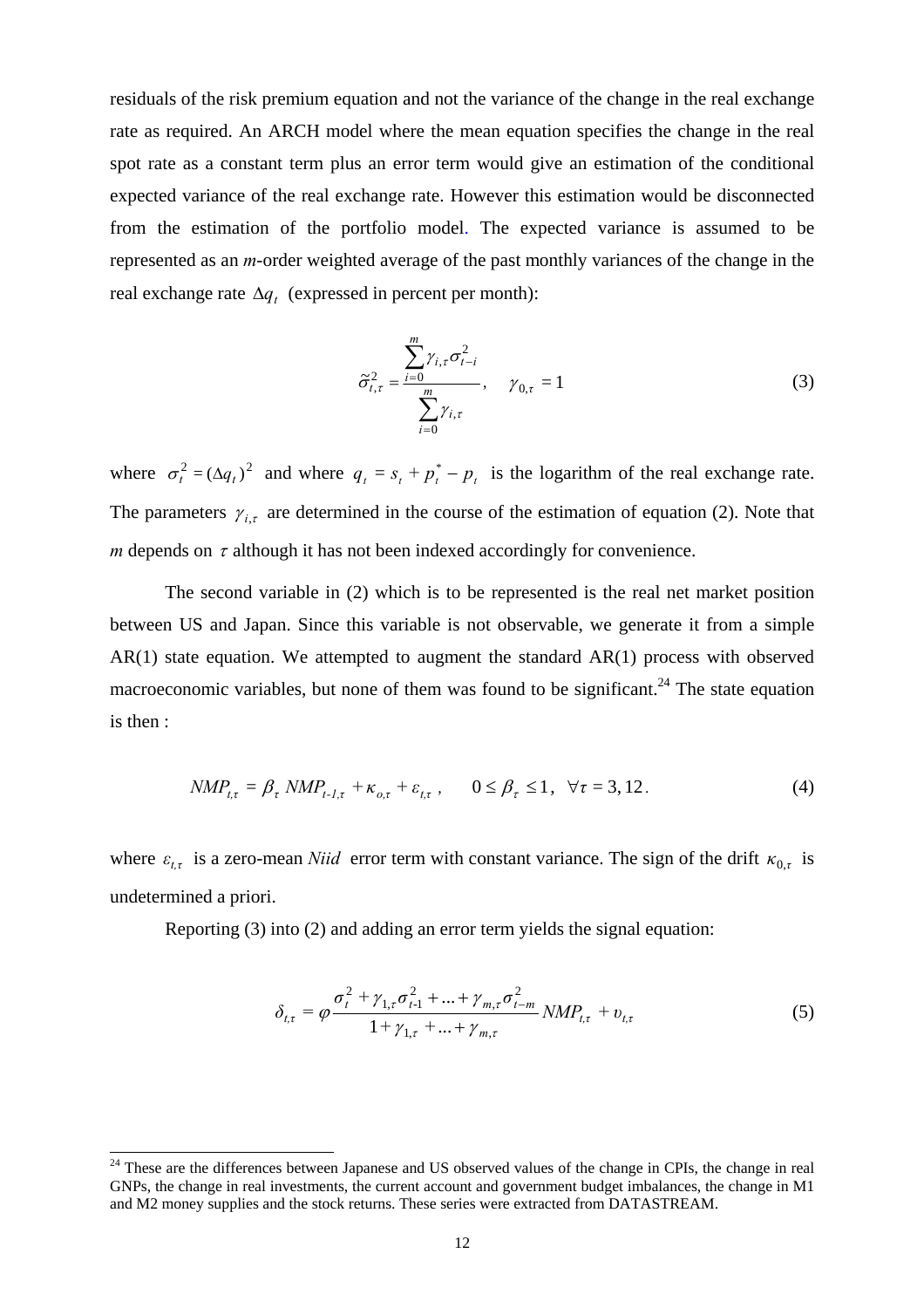The innovation  $v_{t\tau}$  is supposed *Niid* with zero mean and constant variance and independent of the error term  $\varepsilon_{t\tau}$  of the state variable.<sup>25</sup> The 4-equations-system formed by (4) and (5) with  $\tau = 3, 12$ , can be estimated jointly using the Kalman filter methodology (see Appendix 2 for a formal presentation of the state-space model and of the recurrent equations used in the estimation method). The state variables have been given initial values by minimizing the Akaike, Schwarz and Hannan-Quinn criteria of information.

#### *< Insert Table 3 >*

Table 3 presents the empirical results. A grid search over the index *m* led to the optimal values 2 and 8 for the 3- and 12-month horizons, respectively. Thus, compared to the 3-month premium, the 12-month premium is influenced by the variance over a longer time span. For each horizon, we tested the null that the estimates of the lagged variances are equal to 1 and found that the null is not rejected, so that the expected variance reduces approximately to a simple arithmetic average of the past variances. Figure 2 compares the two expected variance patterns: around similar trends, the 3-month variance exhibits higher volatility that the 12-month variance. This explains why the 3-month premium is more volatile that the 12-month premium, as shown in Figure 1. For the two horizons, all the structural parameters are significant both in the signal and the state equations and have the expected signs. The intercepts  $\kappa_{0,\tau}$  were not found to be significant and therefore have been removed at the final stage of estimation. As expected, the estimates of the two  $\beta_{\tau}$  belong to the interval [0,1] (and even are not significantly different from 1), and  $\hat{\varphi}$  is positive.

Since this paper is concerned by a structural model, the state variable is estimated conditional on the whole sample (*smoothed inference*) rather than using only the past observations at each point in time (*predicted inference*) or actual and past observations (*filtered inference*). Figure 3 exhibits a substantial correlation between the two smoothed state variables  $NMP_{t,3}$  and  $NMP_{t,12}$ , which share the same broken trend as the two premia. Figure 4 and 5 represent the observed and the fitted values of the premia for the two horizons, respectively: the state-space model fits well the main fluctuations of the 12-month premium whereas the fit of the 3-month premium is of lower quality because of the higher volatility of the latter. We further checked the goodness of the fits by using the conventional coefficient of

1

<sup>&</sup>lt;sup>25</sup> Note that we did not find any significant overlapping bias in  $v_{t,\tau}$  resulting from the difference between the horizons and the monthly observations in the measurement of the risk premia. This result is not surprising since when forming expectations forecasters fully revise their information from one month to the following one.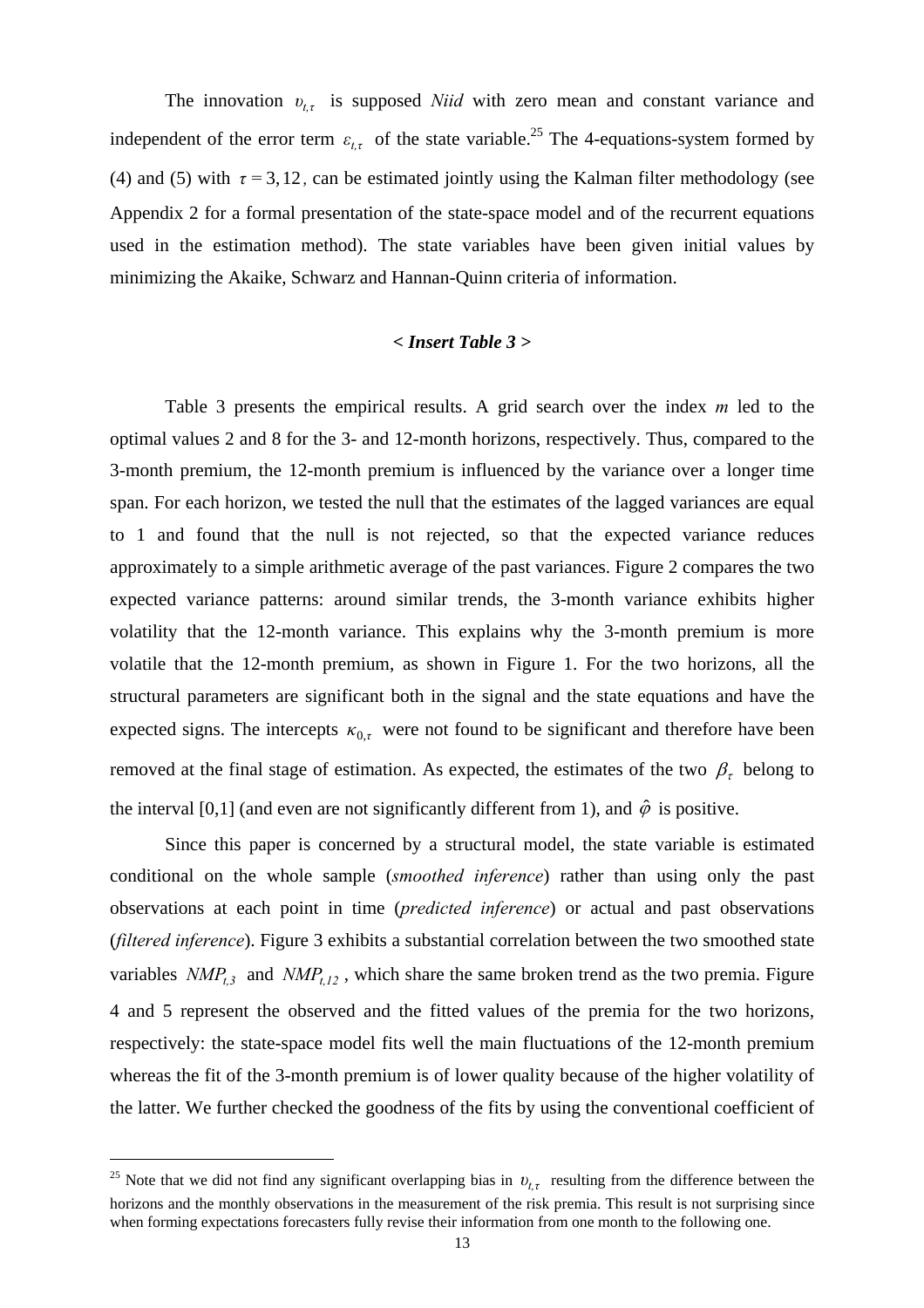determination  $R^2$  and a modified measure,  $R_D^2$ , assessing the goodness of the fit with respect to the simple random walk plus drift (benchmark) model.<sup>26</sup> The  $R_D^2$  values (Table 3) indicate that the residual variance of the measurement equation is 0.12 and 0.47 times the one of the benchmark model for the 12-month and 3-month horizons, respectively. This confirms that the unobserved component model (3) to (5) strongly outperforms the benchmark model.

We now examine the statistical properties of the residuals. The diagnostic tests we refer to are presented in Appendix 3. Harvey and Koopman (1992) show that the residuals of the state variable (auxiliary residuals) are autocorrelated even in a correctly specified model. In order to carry out diagnostic checking, the authors propose a no excess kurtosis test (*K*) and a normality test (*N*), both corrected for serial correlation, using the standardized auxiliary residuals and innovations of the signal equation.<sup>27</sup> We apply the normality and kurtosis tests as modified by the authors to the residuals of our measurement and state equations to check the assumptions that these residuals are Gaussian as postulated in the Kalman filter methodology (see Appendix 2). The null of normality and the null of no excess kurtosis regarding both the state and the signal residuals strongly fail to be rejected for both horizons (Table 3). Moreover, the appropriate Ljung-Box Q test (Harvey (1992)) based on the first 10 autocorrelations applied to the signal residuals showed that no significant autocorrelation is to be reported for either horizon. Finally, we implemented Harvey's test for heteroskedasticity to the signal residuals and found that the null of homoskedasticity is not rejected for both horizons. Overall, these results show that the innovations of our two-horizon state-space model are all well-behaved.

#### **4 – Conclusion**

-

Using financial experts' Yen/USD exchange rate forecasts provided by *Consensus Forecasts* surveys, the rational expectation hypothesis in exchange rates is found to be rejected for

<sup>26</sup> The two measures of goodness of fit are defined by 
$$
R^2 = 1 - SSR / \sum_{t=1}^{T} (y_t - \overline{y})^2
$$
 and

 $\sum_{t=2}$  $= 1 - SSR / \sum (\Delta y_t - \Delta)$ *T t*  $R_D^2 = 1 - SSR / \sum (\Delta y_t - \Delta y_t)$ 2  $\frac{2}{D} = 1 - SSR / \sum (\Delta y_t - \overline{\Delta y})^2$  where  $y_t = \delta_t$  and SSR is the sum of the squared residuals. A negative

 $R_D^2$  implies that the estimated model is worse than a simple random walk plus drift (Harvey, 1992).

 $27$  The authors suggest these two test statistics to check for the presence of outliers and structural change in a basic structural model framework, but the test statistics are applicable in any case where state variables produce autocorrelated residuals.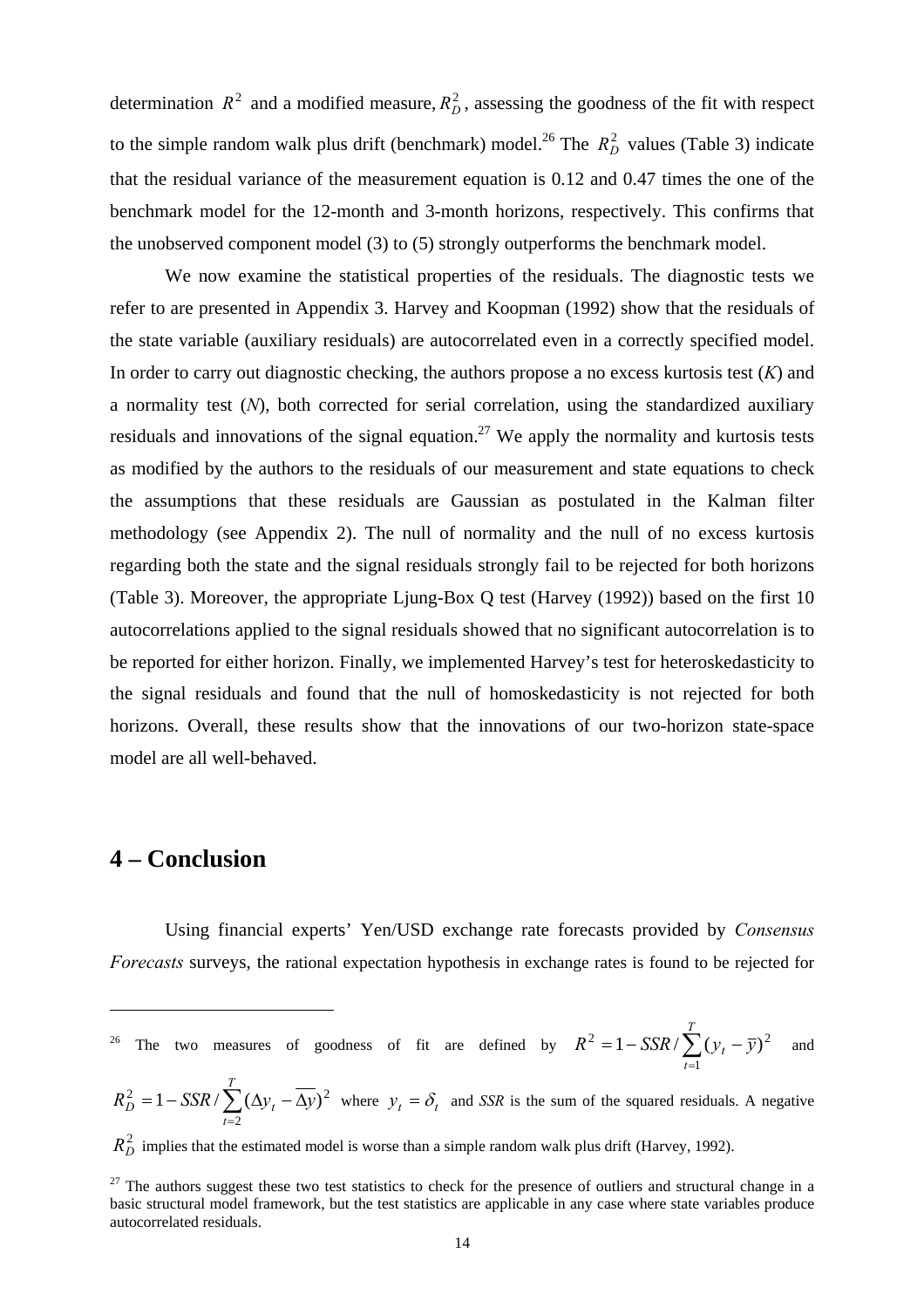the 3 and 12-month horizons. The ex-ante risk premia, measured for the two horizons as the difference between the forecasted and forward exchange rates, exhibit non-random specific fluctuations around similar trends. According to the two-country portfolio choice model, each of the two risk premia is determined as the product of a constant risk aversion coefficient, the expected volatility and the real net market position. Under the condition of predictability of returns, the variance of the rate of change in exchange rate is horizon-dependent and this explains why, at any time, agents do not require a single risk premium but a set of premia scaled by the time horizon of the investment. The time-varying real net market positions being unobservable, they have been estimated through a state space model using the Kalman filter methodology. Overall, the paper shows that our two-country portfolio asset pricing model is capable of explaining both the common movements and the non-random specific patterns of the 3- and 12-month ex-ante premia.

### **APPENDIX 1 Derivation of the theoretical risk premium**

Replace in system (1) the expressions of the real wealth  $W_{t+\tau} = W_t(1 + \overline{r}_{t\tau})$  and  $\overline{W}_{t+\tau}^* = \overline{W}_t^*(1+\overline{r}_{t,\tau}^*)$ , where  $\overline{r}_{t,\tau}$  and  $\overline{r}_{t,\tau}^*$  are the real interest rates defined as the weighted averages of the domestic and foreign real rates on deposits  $\tau$  months to maturity, that is,  $\overline{r}_{t,\tau} = (1 - x_{t,\tau}) r_{t,\tau} + x_{t,\tau} (r_{t,\tau}^* + \Delta q_{t+\tau})$  and  $\overline{r}_{t,\tau}^* = (1 - x_{t,\tau}^*) r_{t,\tau}^* + x_{t,\tau}^* (r_{t,\tau} - \Delta q_{t+\tau})$  with  $r_{t,\tau} = i_{t,\tau} - \pi_{t,\tau}$ ,  $r_{t,\tau}^* = i_{t,\tau}^* - \pi_{t,\tau}^*$  and  $\Delta q_{t+\tau} = \Delta s_{t+\tau} + \pi_{t,\tau}^* - \pi_{t,\tau}$ ,  $\pi_{t,\tau}$  standing for the inflation rate between t and  $t + \tau$ . Develop the means  $E_t[I_t W_{t+\tau}(x_{t,\tau})]$  and  $E_t[I_t W_{t+\tau}^*(x_{t,\tau}^*)]$  and the variances  $V_t[\tau_{t+\tau}(x_{t,\tau})]$  and  $V_t[\tau_{t+\tau}(x_{t,\tau}^*)]$ . Solving the two equations of (1) with respect to  $x_t$  and  $x_t^*$  respectively, and combining the two solutions assuming the CIRP condition  $\ln F_{t,\tau} - \ln S_t = i_{t,\tau} - i_{t,\tau}^*$  holds, the risk premium can then be written as stated in (2).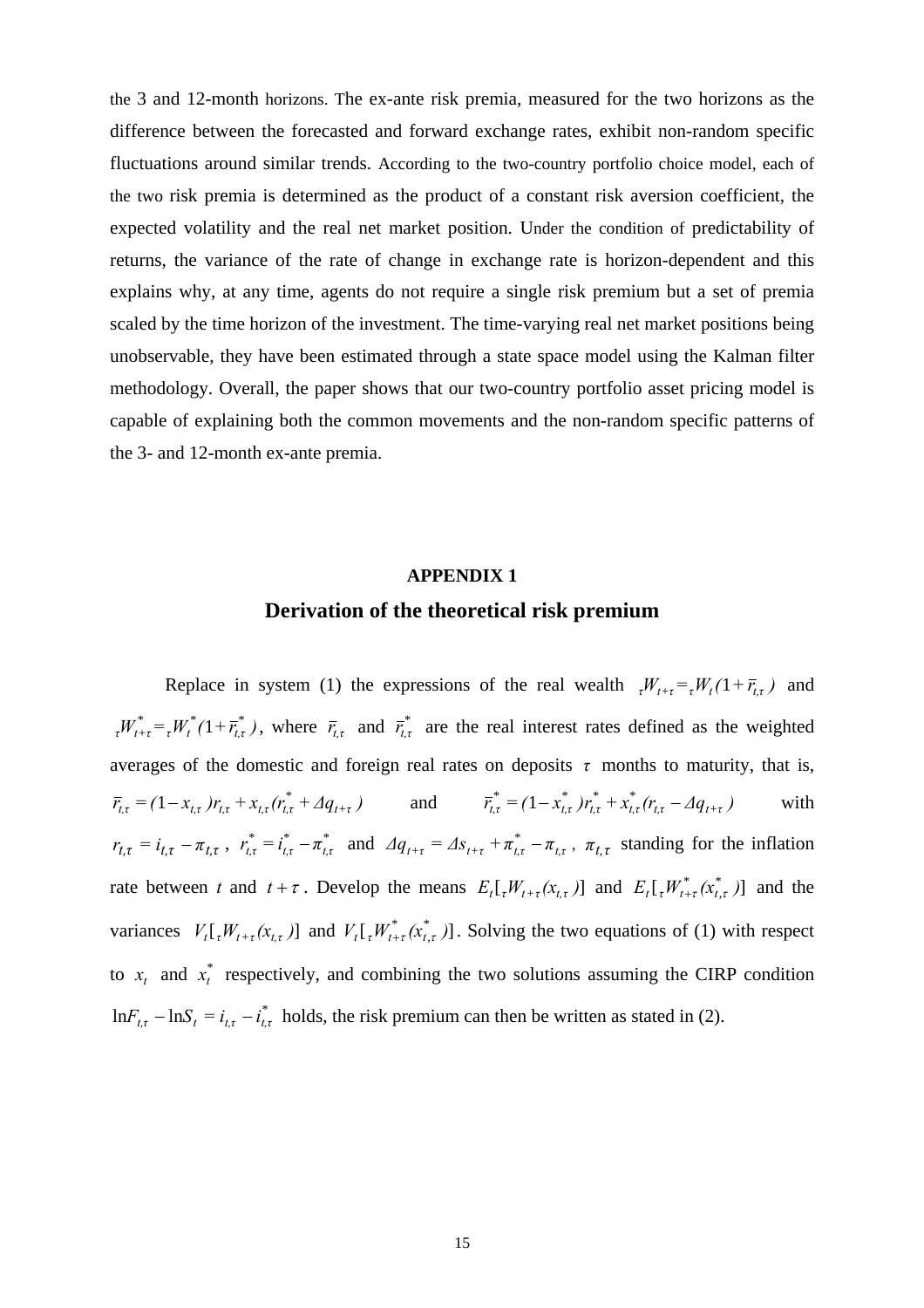#### **APPENDIX 2**

## **State-space form of the risk premia model and the Kalman filter equations**

The system formed by the equations (6) and (4) can be put in the following state-space form (see Harvey (1992), Ch. 3; Hamilton (1994), Ch.13):

*Measurement* or *signal equations* :

$$
y_t = \varphi \, F_t \, \alpha_t + v_t \, , \qquad t = 1,...,T \qquad \text{(B1)}
$$
\n
$$
t = 1,...,T
$$

*Transition* or *state equations* :

-

$$
\alpha_{t} = M_{t} \alpha_{t-1} + d_{t} + R_{t} \varepsilon_{t}, \qquad t = 1,...,T
$$
 (B2)  
(2,1) (2,2) (2,1) (2,1) (2,2) (2,1)

where 
$$
y_t = \begin{bmatrix} \delta_{t,3} \\ \delta_{t,12} \end{bmatrix}
$$
,  $\alpha_t = \begin{bmatrix} NMP_{t,3} \\ NMP_{t,12} \end{bmatrix}$ ,  $d = \begin{bmatrix} \kappa_{0,3} \\ \kappa_{0,12} \end{bmatrix}$ ,  $R = I_{(2,2)}$ ,  $M = \begin{bmatrix} \beta_3 & 0 \\ 0 & \beta_{12} \end{bmatrix}$ ,

$$
F_t = \begin{bmatrix} \tilde{\sigma}_{t,3}^2 & 0 \\ 0 & \tilde{\sigma}_{t,12}^2 \end{bmatrix}, v_t = \begin{bmatrix} v_{t,3} \\ v_{t,12} \end{bmatrix} \text{ and } \varepsilon_t = \begin{bmatrix} \varepsilon_{t,3} \\ \varepsilon_{t,12} \end{bmatrix}. \alpha_t \text{ is a vector of time-varying unobservable}
$$

components, with initial value  $\alpha_o$  assumed to have a mean  $a_o$  and a covariance matrix  $P_o$ .  $F_t$  and *d* are vectors containing fixed and unknown parameters (see equations (3) and (5), respectively).  $\varphi$  is a scalar. The disturbances  $v_t$  and  $\varepsilon_t$  are serially uncorrelated with mean zero and covariance matrices  $V(v_t) = U$  and  $V(\varepsilon_t) = Q$ . They are moreover mutually uncorrelated, that is  $E(v_t, \varepsilon_t) = 0$  for all *t*,  $t'^{28}$  and also uncorrelated with  $\alpha_o$ . Let  $\hat{\alpha}_{t/t}$  be the optimal estimator (or the update, see below) of  $\alpha_t$  based on all available information up to t, denoted  $Q_t$ . Let  $P_{t/t} = E[(\alpha_t - \hat{\alpha}_{t/t})'(\alpha_t - \hat{\alpha}_{t/t})']$  be the covariance matrix of the estimation error. The optimal predictor of  $\alpha_t$  conditional on  $\Omega_{t-1}$ , is given by :

$$
\hat{\alpha}_{t/t-1} = M\hat{\alpha}_{t-1/t-1} + d \tag{B3}
$$

and it can be shown that the covariance matrix of the forecast error,  $P_{t/t-1} = E[(\alpha_t - \hat{\alpha}_{t/t-1})(\alpha_t - \hat{\alpha}_{t/t-1})'$ , can be written as:

$$
P_{t/t-1} = MP_{t-1/t-1}M' + Q
$$
 (B4)

The equations (B3) and (B4) are the *prediction equations* of the Kalman filter. From (B1) we get the forecast error on  $y_t$  and its covariance matrix given by  $H_t = E[(y_t - \hat{y}_{t/t-1})(y_t - \hat{y}_{t/t-1})'] = \varphi^2 F_t P_{t/t-1} F_t + U$ . The linear projection of  $\alpha_t$  on  $\Omega_t$ leads to the following *updating equations*:

<sup>&</sup>lt;sup>28</sup> Note that  $E(\nu_t, \varepsilon_t)$  may be equal to some non-zero matrix G if  $t = t$  and 0 otherwise, that is, the residuals may be contemporaneously correlated. In this case the prediction equations (B3) and (B4) are unaltered but the updating equations (B5) and (B6) are modified as described in Harvey (1992, sub-section 3.2.4).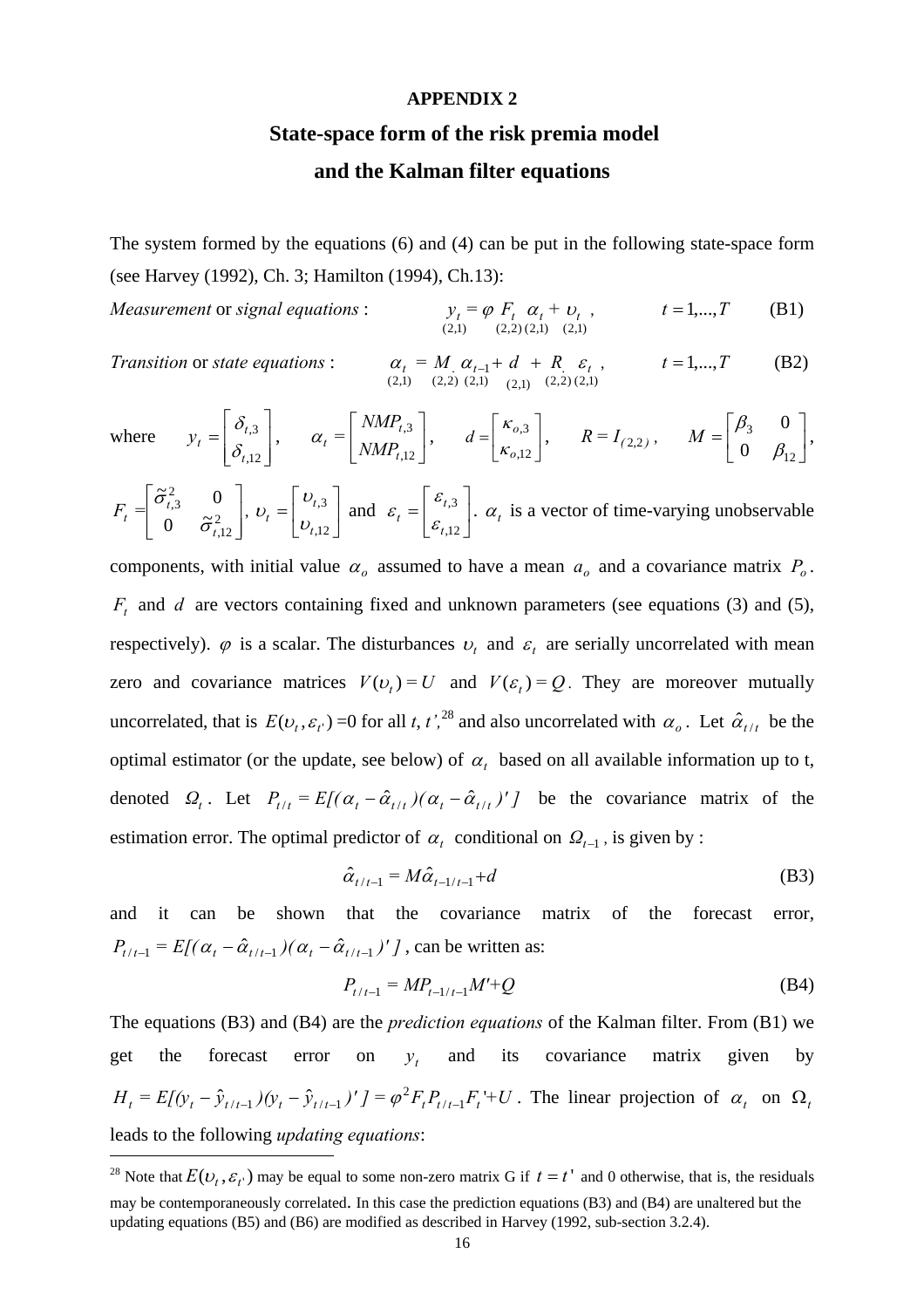$$
\hat{\alpha}_{t,t} = \hat{\alpha}_{t,t-1} + K_t (y_t - F_t \hat{\alpha}_{t/t-1})
$$
\n(B5)

$$
P_{t,t} = P_{t/t-1} - K_t \varphi F_t P_{t/t-1}
$$
 (B6)

where  $K_t = \varphi P_{t/t-1} F_t H_t^{-1}$  is a correction term, known as the gain matrix of the Kalman filter, applied in (B5) to the forecast error in  $y_t$  and in (B6) to the covariance matrix between the forecast errors in  $y_t$  and  $\alpha_t$ , namely  $\varphi F_t P_{t/t-1} = E[(y_t - \hat{y}_{t/t-1}) (\alpha_t - \hat{\alpha}_{t/t-1})' ]$ . If  $v_t$ ,  $\varepsilon_t$ and  $\alpha_o$  are multivariate Gaussian, then  $y_t$  is  $N(\varphi F_t \hat{\alpha}_{t/t-1}, H_t)$ . The parameters in equations (B1) and (B2) can then be estimated by the maximization of the log-likelihood function ∑ *T t=*  $L = \sum \log f(y_t)$ 1  $\log f(y_t)$ , where  $f(y_t) = (2\pi)^{-1} |H_t|^{-1/2} \exp \left[-\frac{1}{2}(y_t - \phi F_t \hat{\alpha}_{t/t-1})' H_t^{-1}(y_t - \phi F_t \hat{\alpha}_{t/t-1})'\right]$ ⎠  $\left(-\frac{1}{2}(y_t - \varphi F_t \hat{\alpha}_{t/t-1})' H_t^{-1}(y_t - \varphi F_t \hat{\alpha}_{t/t-1})\right)$ ⎝  $\Big( -\frac{1}{2} (y_t - \varphi F_t \hat{\alpha}_{t/t-1})^t H_t^{-1} (y_t - \varphi F_t \hat{\alpha}_{t/t-1})^t \Big)$  $(2\pi)^{-1} |H_t|^{-1/2} \exp \left(-\frac{1}{2} (y_t - \varphi F_t \hat{\alpha}_{t/t-1})^{\dagger} H_t^{-1} (y_t - \varphi F_t \hat{\alpha}_{t/t-1})\right)$  $/t-1$  $f(y_t) = (2\pi)^{-1} |H_t|^{-1/2} \exp\left(-\frac{1}{2}(y_t - \varphi F_t \hat{\alpha}_{t/t-1})' H_t^{-1}(y_t - \varphi F_t \hat{\alpha}_{t/t-1})\right)$  is the pdf of  $y_t$ .

#### **APPENDIX 3**

#### **Diagnostic tests**

We describe first Harvey and Koopman's (1992) normality and excess kurtosis tests for the signal and state residuals, and Harvey's (1992) autocorrelation and heteroskedasticity tests for the signal residuals. All these diagnostic tests are carried out using the standardized residuals resulting from the smoothed inference. Let  $\hat{\eta}_t$  stand for such residuals either from the signal or from the state equation (we drop the time-horizon index for convenience), and  $\gamma_{\theta}$  be the sample autocorrelations in  $\hat{\eta}_t$  at lag  $\theta = 0,..., p$ . We set  $p = \sqrt{T} \approx 10$  (see Harvey (1992, p.259)).

*Normality and excess kurtosis tests.* The  $\alpha$  'th order moment about the sample mean of the standardized residuals writes  $m_{\alpha} = \frac{1}{T} \sum_{t=1}^{T}$  $=\frac{1}{\pi}\sum(\hat{\eta}_t-\hat{\eta}_t)$ *T*  $m_\alpha = \frac{1}{T} \sum_{t=1}^T (\hat{\eta}_t$ 1  $\alpha = \frac{1}{\pi} \sum_{i=1}^{T} (\hat{\eta}_i - \overline{\hat{\eta}})^{\alpha}$ , where a bar on a variable represents the sample mean of this variable. The kurtosis and the skewness are measured as  $k = m_4 / m_2^2$  and  $s = m_3 / m_2^{3/2}$ , respectively. Harvey and Koopman (1992) show that the residuals of the state variable are necessarily autocorrelated. To take account of this serial correlation in the residuals of the state variable, the authors modify the Bowman and Shenton's (1975) normality test statistic and propose the corrected excess kurtosis test statistic  $K = (k-3)/\sqrt{24\rho_4/T}$  and the corrected normality test statistic  $N = Ts^2/(6\rho_3) + K^2$ , where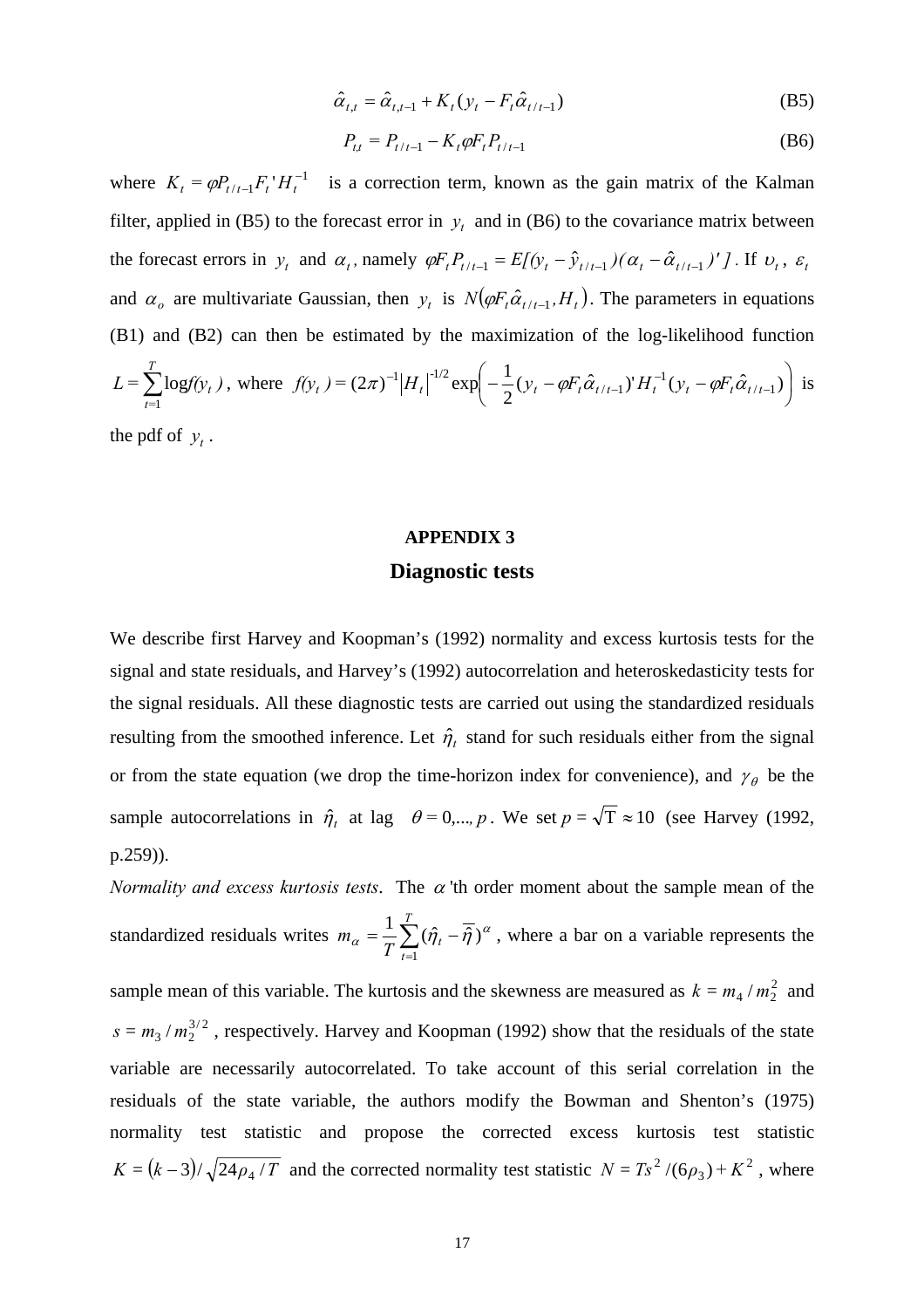$\rho_h = \sum^p \gamma_\theta^h$  $=0$ = θ  $\hat{\theta}$  (h=3,4) are the correction factors. Under the null of normality of  $\hat{\eta}_t$ , *K* is

asymptotically N(0,1) and *N* is asymptotically  $\chi^2(2)$  (the asymptotic critical values are 1.28, 1.64 et 2.33 for a one-sided N(0,1) test and 4.61, 5.99 et 9.21 for a  $\chi^2(2)$  test at the 10%, 5% and 1% significance levels, respectively).

*Autocorrelation and heteroskedasticity tests*. Following Harvey (1992), the null of no serial autocorrelation in the residuals can be tested by using the Ljung-Box Q statistic

$$
Q^* = T^*(T^* + 2)\sum_{\theta=1}^p \gamma_\theta^2 / (T^* - \theta),
$$
 where  $T^* = T - d$  (*d* is the number of non-stationary

elements of the state vector, namely 2 as shown in Figure 3). Under the null,  $Q^*$  is a  $\chi^2(q)$ where  $q = p - n = 8$ , and  $n=2$  is the number of hyperparameters (the asymptotic critical values for a  $\chi^2(8)$  are 13.36, 15.51 and 20.1 at the 10%, 5% and 1% level, respectively). The author also suggests a test for heteroskedasticity, calculated as  $H(h) = \sum_{i=1}^{T} \hat{\eta}_i^2 / \sum_{i=1}^{d+1+1}$  $=T-h+1$   $t=d+$ =  $d + 1 + h$  $t = d$ *t T t T h*  $H(h) = \sum \hat{\eta}_t^2$ 1 1 2 1  $(h) = \sum \hat{\eta}_t^2 / \sum \hat{\eta}_t^2$ , where *h* is the nearest integer to  $T^*/3$ , equal to 31 with our sample size. The asymptotic distribution of the statistic  $hH(h)$  is  $\chi^2(h)$  (the asymptotic critical values for a  $\chi^2(31)$  are

28.4, 31.4 and 37.6 at the 10%, 5% and 1% level, respectively).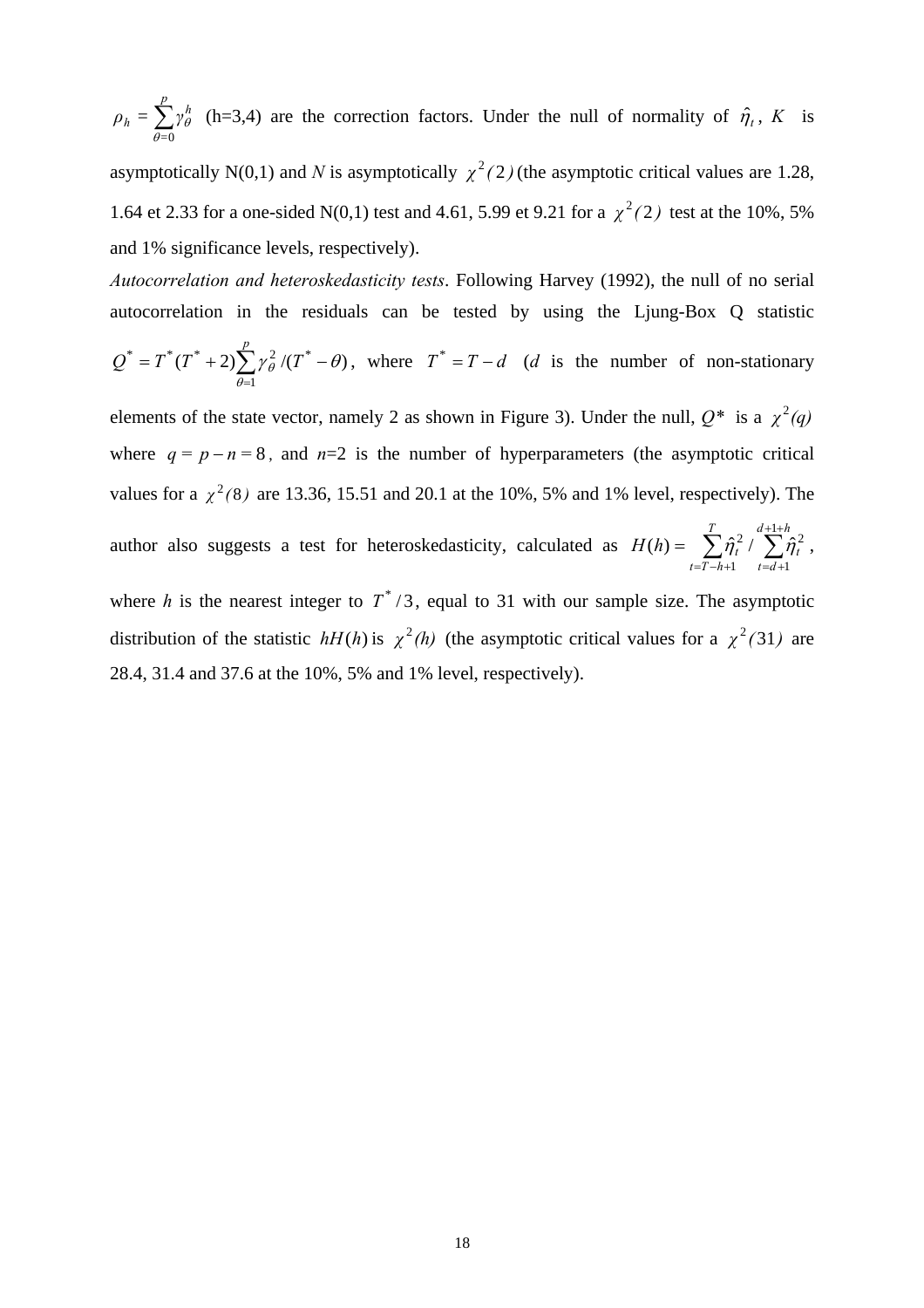#### **REFERENCES**

Andrade P. and C. Bruneau (2002), "Excess returns, portfolio choices and exchange rate dynamamics. The yen/dollar case,1980-1998", *Oxford Bulletin of Economics and statistics,*  64 (3), 233-56.

Backus D., G. Allen and C. Telmer (1993), "Accounting for forward rates in markets foreign currency", *Journal of Finance*, 48, 1887-908.

Baillie R.T. and P.C. McMahon (1989), *The foreign exchange market, theory and econometric evidence*, C.U.P.

Barberis N. (2000), **"**Investing for the long run when returns are predictable"*, Journal of Finance,* 55 (1), February*, 225-64*.

Barberis N. and R. Thaler (2003), "A survey of behavioural finance", Ch. 18, *Handbook of the Economics and Finance*, J.M. Constantinides, M. Harris and R. Stulz (Eds), Elsevier Science B.V.

Bénassy-Quéré A. and H. Raymond (1996), « Les anticipations de change d'après les données d'enquêtes : un bilan de la littérature », *Revue d'Economie Politique*, 107 : 421-456.

Campbell J.Y. (1990), "Measuring the persistence of the expected returns"*, American Economic Review*, Papers and proceedings, 80, 2, Mai, 43-47.

Campbell J.Y. and R. Clarida (1987), "The term structure of euromarkets interest rates: an empirical investigation", *Journal of Monetary Economics*, 19, 25-44.

Cavaglia S., W.F.C. Verschoor and C.C.P. Wolf (1993), "Further evidence on exchange rate expectations", *Journal of International Money and Finance*, 12, 78-98

Cavaglia S.M.F.G., W.F.C. Verschoor and C.C.P. Wolff (1994), "On the biasedness of forward foreign exchange rates : irrationality or risk premia?", *Journal of Business*, 67(3), 321-43.

Cheung Y.W. (1993), "Exchange rate risk premium", *Journal of International Money and Finance,* 12, 182-94.

Chinn M.D. (2006), "The (partial) rehabilitation of interest rate parity in the floating area : long horizons, alternative expectations and emerging markets", *Journal of International Money and Finance,* 25, 7-21.

Chinn M.D. and J. Frankel (2002), "More Survey Data on Exchange Rate Expectations: More currencies, More Horizons, More Tests", in: W. Allen and D. Dickinson (editors), *Monetary Policy, Capital Flows and Financial Market Developments in the Era of Financial Globalisation: Essays in Honour of Max Fry*, Routledge, 145-67.

Chionis D. and R. MacDonald (1997), "Aggregate and disagregate measures of the foreign exchange risk premium", *Center for financial markets research*, discussion paper n°4.

Cochrane J.H. (1997), "Where is the market going? Uncertain facts and novel theories", *Economic Perspectives,* Federal Bank of Chicago Review, XXI, 6, Nov.-Dec., 3-37.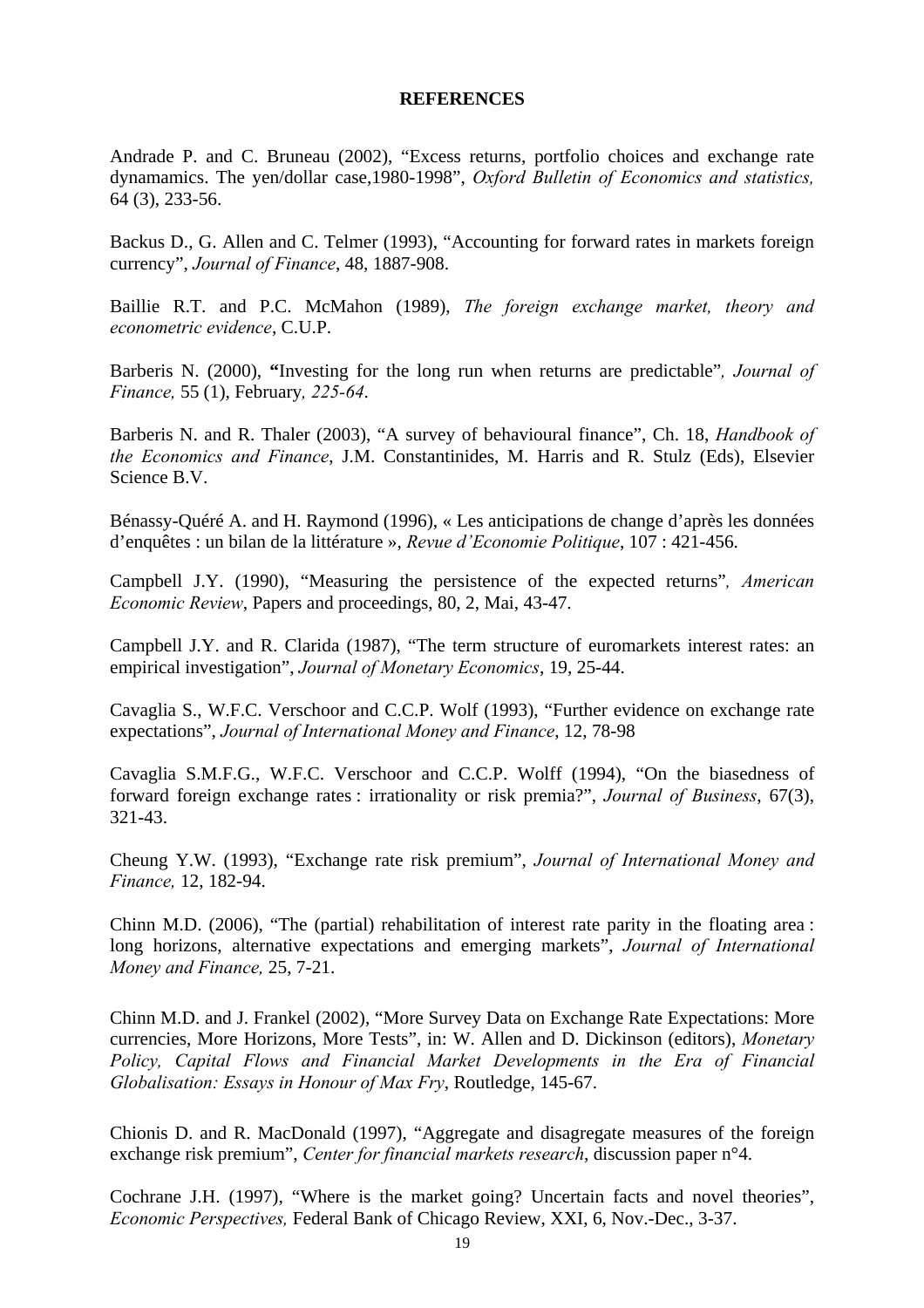Cochrane J.H. (1999a), **"**New Facts in Finance", *Economic Perspectives,* Federal Bank of Chicago Review, Third Quarter, XXIII, 3, 36-58.

Cochrane J.H. (1999b), "Portfolio advice for a multifactor world", *Economic Perspectives,* Federal Bank of Chicago Review, Third Quarter, XXIII, 3, 1999b, 59-78

Cumby R.E. (1988), **"**Explaining deviations from uncovered interest parity", *Journal of Monetary Economics*, 22, 279-99.

Devreux M.B. and C. Engel (1998), **"**Fixed vs. floating exchange rates: how prices setting affects the optimal choice of exchange rate regime", *NBER Working Paper*, n°6867

Domowitz I. and C.S. Hakkio (1985), "Conditional variance and the risk premium in the foreign exchange market", *Journal of International Economics*, 19, 47-66.

Engel C. (1996), "The forward discount anomaly and the risk premium : a survey of recent evidence"*, Journal of Empirical Finance*, 3, 123-92.

Feige E.L. and D.K. Pearce (1976), **"**Economically rational expectations: are innovations in the rate of inflation independant of innovations in measures of monetary and fiscal policy?" *Journal of Political Economy*, 84(3), June, 499-522.

Frankel J.A. (1976), "A monetary approach to the exchange rate : doctrinal aspects and empirical evidence", *The Scandinavian Journal of Economics*, n°2.

Frankel J.A. and K.A. Froot (1988), "Explaining the demand for Dollars: international rates for return and the expectations of chartists and fundamentalists", in Chambers, R. and Paalberg P. (Eds), *Agriculture, Macroeconomics and the Exchange rate*, Westview Press, Boulder, Colorado, USA.

Frankel J.A. and K.A. Froot (1989), "Interpreting tests of forward discount bias using survey data on exchange rate expectations", *Quarterly Journal of Economics*, February, 104, 139-61.

Frankel J.A. and K.A. Froot (1990), "Exchange rate forecasting techniques, survey data, and implications for the foreign exchange market", *NBER Working paper* n°3470, Cambridge, MA.

Hamilton J.D. (1994), *Time series analysis,* Princeton University Press, Princeton, New Jersey.

Hansen L.P and R.J. Hodrick (1983), "Risk averse speculation in the forward exchange markets: an econometric analysis of linear model", in: J.A. Frenkel (ed.), *Exchange rates and international economics*, University of Chicago Press, Chicago.

Hansen L.P and R.J. Hodrick (1980), "Forward exchange rates as optimal predictors of future spot rates: an econometric analysis", Journal of Political Economy, 88, 829-53.

Harvey A.C. (1992), *Forecasting, structural time series models and the Kalman filter*, Cambridge University Press, Cambridge.

Harvey A. C. et S. J. Koopman (1992), "Diagnostic checking of unobserved-components time series models", *Journal of Business & Economic Statistics,* 10(4), October, 377-89.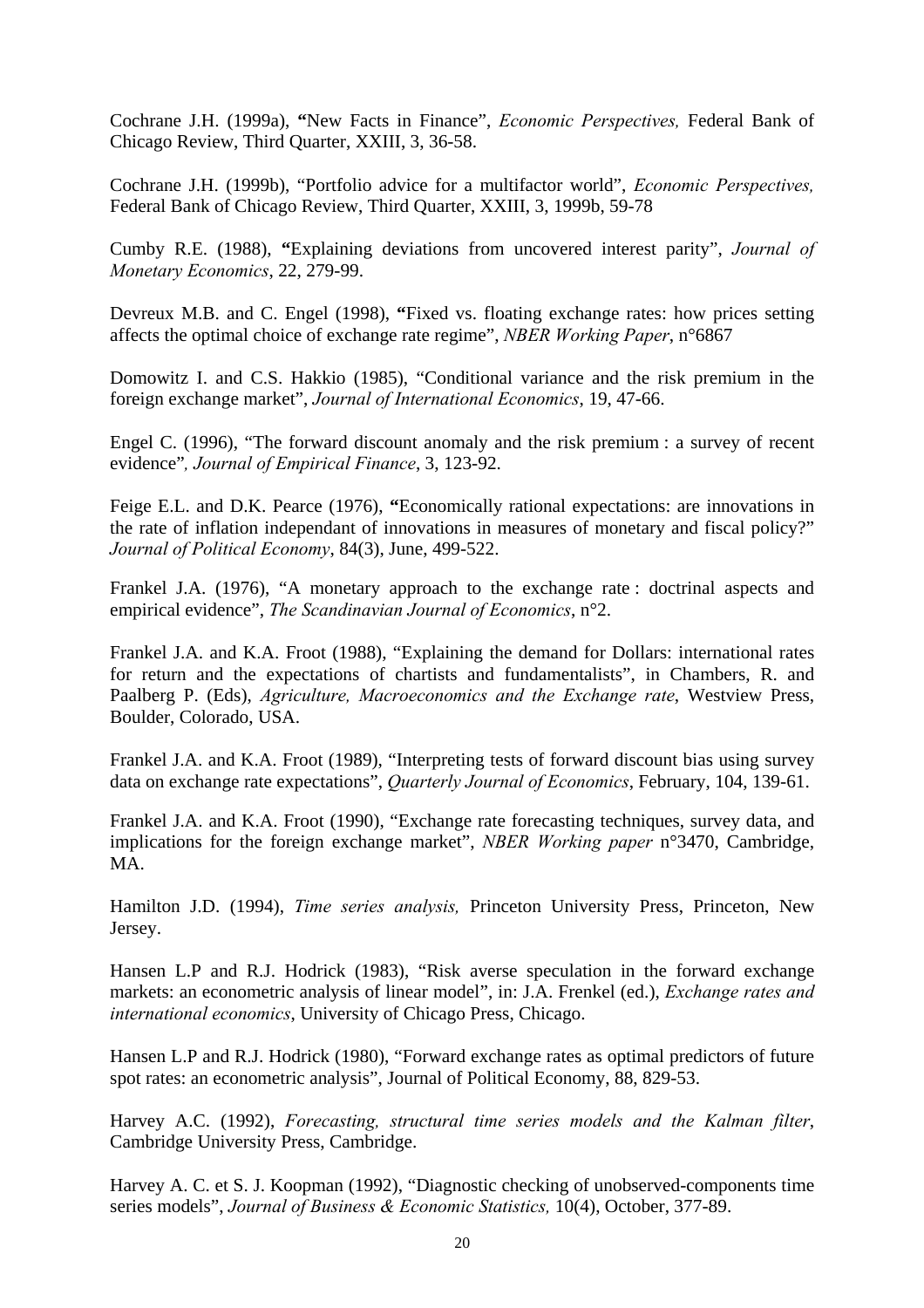Hodrick R.J. (1989), **"**Risk, uncertainty and exchange rates", *Journal of Monetary Economics*, 23, 433-59.

Hodrick R.J. and S. Srivastava (1984), "An investigation of risk and return in forward foreign exchange", *Journal of International Money and Finance,* 3, 5-30.

Hoshi, T. and H.T. Patrick (eds) (2000), *Crisis and Change in the Japanese Financial System*, Innovations in Financial Markets and Institutions Series, vol 12, Springer.

Hu X. (1997), "Macroeconomic uncertainty and the risk premium in the foreign exchange market"*, Journal of International Money and Finance*, 16(5), 699-718.

Kaminsky G. and R. Peruga (1990), "Can a time-varying risk premium explain excess returns in the forward market for foreign exchange?", *Journal of International Economics,* 28(1/2), 47-70.

Lewis K.K. (1990), "The behaviour of euro currency returns across different holding periods and regimes", *Journal of Finance*, 45, 1211-36.

Lewis K.K. (1995), "Puzzles in international financial markets", in: G. Grossman and K. Rogoff (eds), *Handbook of international Economics*, Vol.III, Chap.37, Elsevier Science B.V.

Liu P.C. and G.S. Maddala (1992), "Rationality of survey data and tests for market efficiency in the foreign exchange market", *Journal of International Money and Finance*, 11, 366-81.

Lucas R.E. (1978), "Asset prices in an exchange economy", *Econometrica*, Nov., 46(6), 1429-45.

Lucas R.E. (1982), "Interest rates and currency prices in two-country world", *Journal of Monetary Economics,* 10, 335-59

MacDonald R. (1990), **"**Are foreign exchange market forecasters rational ? Some survey based tests", *The Manchester School of Economics and Social Studies*, June, 58, 229-41.

MacDonald R. (1996), "The foreign exchange market: is it risky?", mimeo, University of Strathclyde.

MacDonald R. (2000), "Expectations formation and risk in three financial markets : surveying what surveys say", in: F.Gardes and G.Prat (eds), *Price expectations in goods and financial markets: new developments in theory and empirical research, Edward Elgar: Cheltenham,* UK; Northampton, MA, USA.

MacDonald R. and M.P. Taylor (1989), "Economic analysis of foreign exchange markets: an expository survey", in: MacDonald and Taylor (eds), *Exchange rates and open economy macroeconomics*, Oxford, Blackwell.

MacDonald R. and M.P. Taylor (1994), "The monetary model and the exchange rate: long-run relationships, short-run dynamics and how to beat a random walk", *Journal of International Money and Finance*, 13, 273-90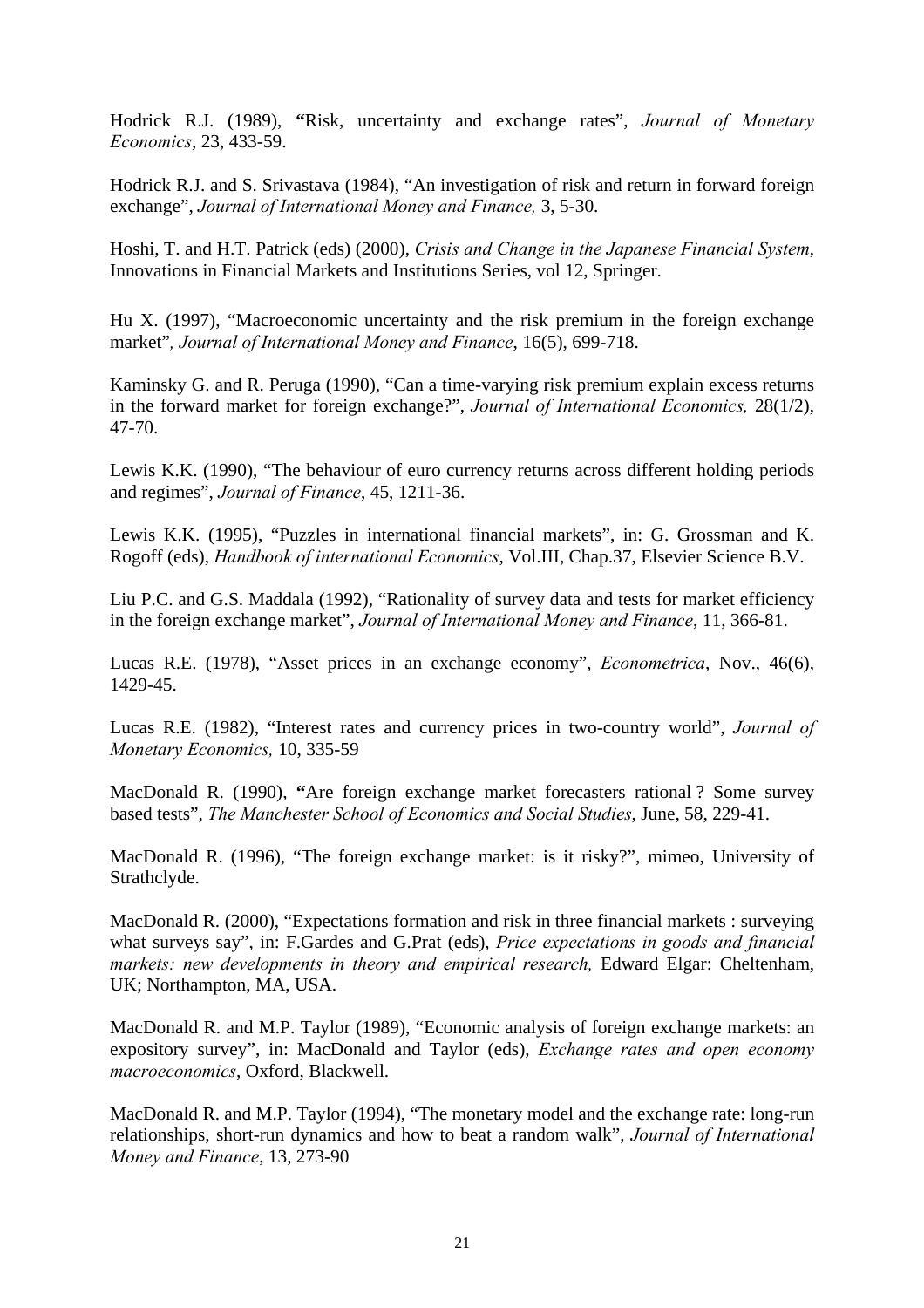MacDonald R. and T.C. Torrance (1988), **"**On risk, rationality and excessive speculation in the Deutschmark-US dollar exchange market: some evidence using survey data", *Oxford Bulletin of Economics and Statistics*, 50(2), 107-23.

MacDonald R. and T.C. Torrance (1990), **"**Expectations formation and risk in four foreign exchange markets"*, Oxford Economic Papers*, 42, 544-61.

Mark N.C. (1985), "On time varying risk premia in the foreign exchange market", *Journal of Monetary Economics,* 16, 3-18.

Mark N.C. (1995), "Exchange rates and fundamentals: evidence on long-horizon predictability", *American Economic Review*, 85, 201-18

Obsfeld R. and K. Rogoff (1995), "Exchange rate dynamics redux", *Journal of Political Economy*, 103(3), June, 624-60.

Prat G. and R. Uctum (2000), "The evidence of a mixed expectation generating process in the foreign exchange market", in: F.Gardes and G.Prat (eds), *Price expectations in goods and financial markets: new developments in theory and empirical research, Edward Elgar:* Cheltenham, UK; Northampton, MA, USA.

Prat G. and R. Uctum (2007), **"**Switching between expectation processes in the foreign exchange market : a probabilistic approach using survey data", *Review of International Economics*, 14(4), September, 700-19.

Sibert A. (1989), "The risk premium in the foreign exchange market", *Journal of Money, Credit and Banking*, 21, 49-65.

Svensson L. (1985), "Currency prices, terms of trade and interest rates: a general equilibrium asset-pricing cash-in-advance approach", *Journal of International Economics*, 18, 17-41.

Verschoor W.F.C. and C.C.P. Wolff (2001)**, "**Scandinavian forward discount biais risk premia", *Economics Letters*, 73(1), Oct, 65-72.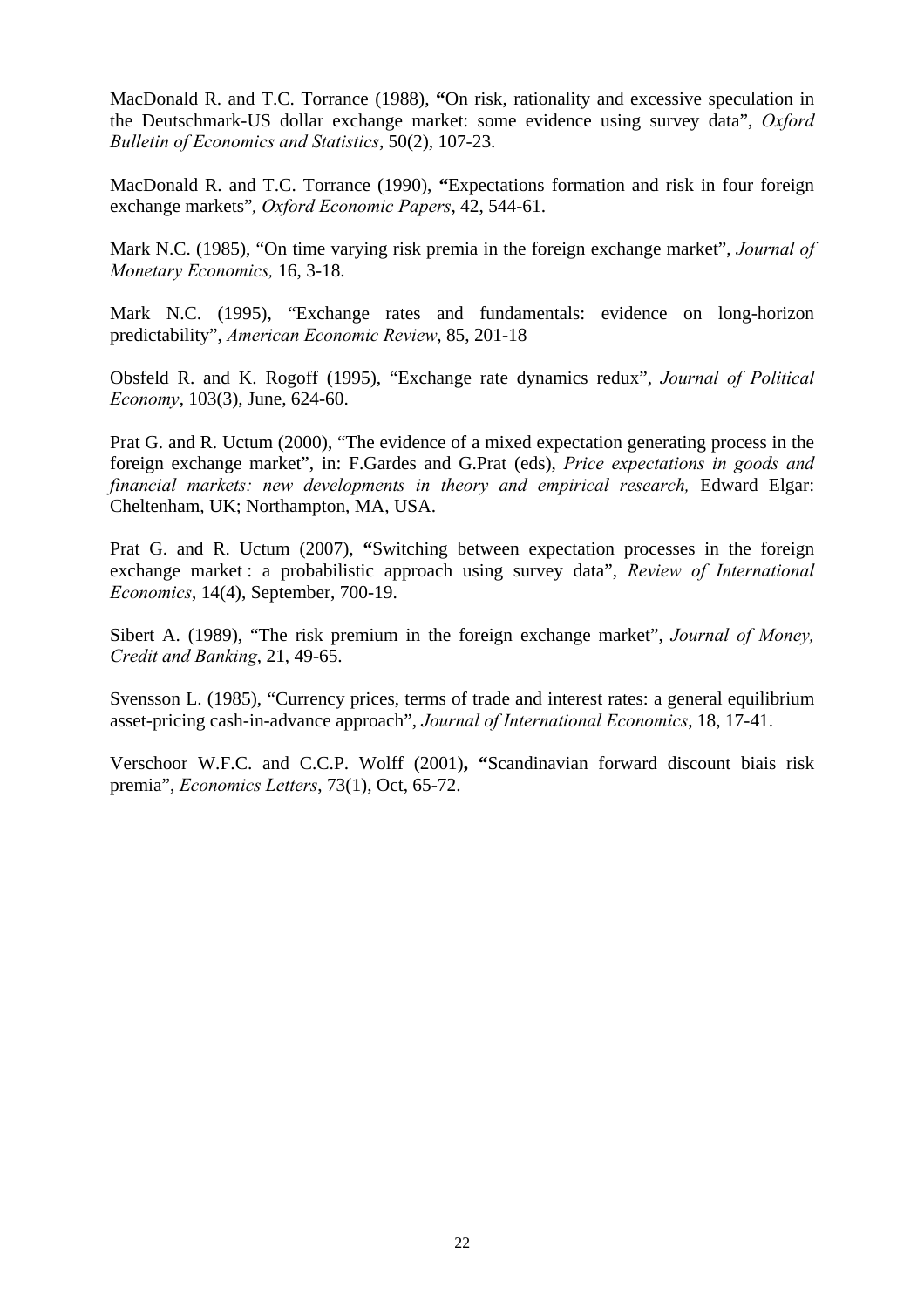|                                                                                    | Mean<br>Median | Maximum<br>Minimum | Std deviation<br><b>Skewness</b><br>Kurtosis | Jarque-Bera<br>(probability) |
|------------------------------------------------------------------------------------|----------------|--------------------|----------------------------------------------|------------------------------|
| 12-month premium<br>$\delta_{t12} = \ln E_t \left[ S_{t+12} \right] - \ln F_{t12}$ | 0.270<br>0.267 | 2.73<br>$-1.79$    | 0.73<br>0.027<br>4.10                        | 5.06<br>(0.080)              |
| 3-month premium<br>$\delta_{t,3} = \ln E_t \left[ S_{t+3} \right] - \ln F_{t,3}$   | 0.243<br>0.189 | 1.45<br>$-0.54$    | 0.40<br>0.54<br>3.20                         | 5.13<br>(0.076)              |

#### **Table 1. Risk premia : descriptive statistics**

The risk premia are expressed in percent per month. The sample period is 1989.1 1-1998.01 (99 observations).

|                                      | $\mathfrak a$         | $\boldsymbol{b}$    | $MA(\tau-1)$                                                            | $\overline{R}^2$ | DW   | Sample<br>size |
|--------------------------------------|-----------------------|---------------------|-------------------------------------------------------------------------|------------------|------|----------------|
| 3-month horizon                      |                       |                     |                                                                         |                  |      |                |
| Without<br>overlapping<br>correction | $-0.043$<br>$(-1.30)$ | $-0.31$<br>$(-5.1)$ |                                                                         | 0.018            | 0.79 | 96             |
| With overlapping<br>Correction       | 0.02<br>(0.51)        | 0.004<br>(1.12)     | Lags of order<br>1 and 2 are<br>significant                             | 0.349            | 1.74 | 96             |
| 12-month horizon                     |                       |                     |                                                                         |                  |      |                |
| Without<br>overlapping<br>correction | 0.038<br>(0.98)       | 0.014<br>(2.93)     |                                                                         | 0.011            | 0.19 | 87             |
| With overlapping<br>correction       | 0.23<br>(5.52)        | 0.013<br>(0.74)     | All lags are<br>significant<br>except the 10 <sup>th</sup><br>order lag | 0.881            | 2.00 | 87             |

#### **Table 2. Unbiasedness tests**

Numbers in brackets represent *t*-values. Estimations cover the period 1989.11–1998.01 (3 and 12 values are lost at the end of the period for the 3-month horizon and 12-month horizon respectively).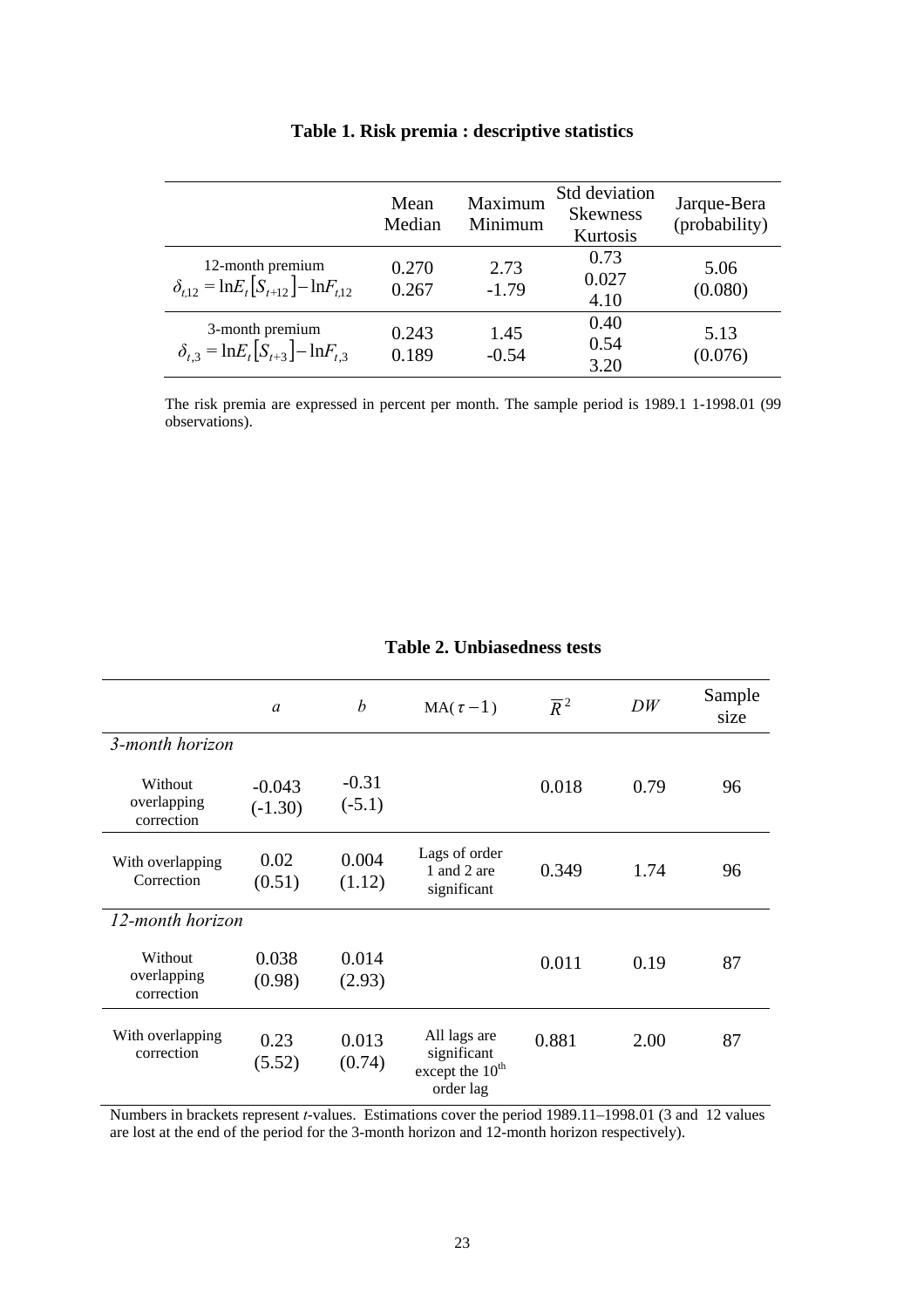|                                        | $\tau = 3$ months   | $\tau = 12$ months          |  |  |  |
|----------------------------------------|---------------------|-----------------------------|--|--|--|
|                                        |                     | Signal equations (6)        |  |  |  |
| $\varphi$                              | $1.30**$            |                             |  |  |  |
|                                        | (1.90)              |                             |  |  |  |
| $\gamma_{1,\tau}$                      | 0.68                | $0.97***$                   |  |  |  |
|                                        | (1.30)              | (3.03)                      |  |  |  |
| $\gamma_{2,\tau}$                      | $0.62**$            | $1.02***$                   |  |  |  |
|                                        | (2.15)              | (3.12)                      |  |  |  |
| $\gamma_{3,\tau}$                      |                     | $1.29***$                   |  |  |  |
| $\gamma_{4,\tau}$<br>$\gamma_{5,\tau}$ |                     | (3.53)                      |  |  |  |
|                                        |                     | $1.37***$                   |  |  |  |
|                                        |                     | (3.28)                      |  |  |  |
|                                        |                     | $1.47***$                   |  |  |  |
| $\gamma_{6,\tau}$                      |                     | (3.87)                      |  |  |  |
|                                        |                     | $1.33***$                   |  |  |  |
| $\gamma_{7,\tau}$                      |                     | (3.45)<br>$0.87***$         |  |  |  |
|                                        |                     | (2.70)                      |  |  |  |
| $\gamma_{8,\tau}$                      |                     | $0.81**$                    |  |  |  |
|                                        |                     | (2.20)                      |  |  |  |
| $c_{1,\tau}$                           | $-1.64***$          | $-4.95***$                  |  |  |  |
|                                        | $(-6.64)$           | $(-11.43)$                  |  |  |  |
| $R^2$                                  | 0.70                | 0.98                        |  |  |  |
|                                        | 0.53                | 0.88                        |  |  |  |
| $R_D^2$                                |                     |                             |  |  |  |
| $\cal N$                               | 0.43                | 0.74                        |  |  |  |
| K                                      | $-0.64$             | $-0.86$                     |  |  |  |
| $\overline{Q}$                         | 6.12                | 13.23                       |  |  |  |
| hH                                     | 26.78               | 22.23                       |  |  |  |
|                                        | State equations (4) |                             |  |  |  |
| $\beta_{\tau}$                         | $0.93***$           | $0.96***$                   |  |  |  |
|                                        | (13.08)             | (28.72)                     |  |  |  |
| $c_{2,\tau}$                           | $-8.79***$          | $-9.34***$                  |  |  |  |
|                                        | $(-8.66)$           | $(-7.99)$                   |  |  |  |
| $\cal N$                               | 0.89                | 0.74                        |  |  |  |
| $\boldsymbol{K}$                       | $-0.62$             | $-0.68$                     |  |  |  |
|                                        |                     | 2-horizon state-space model |  |  |  |
| <b>AIC</b>                             | 1.114               |                             |  |  |  |
| <b>SC</b>                              | 1.560               |                             |  |  |  |
| <b>HQC</b>                             | 1.294               |                             |  |  |  |

**Table 3 : Estimating the risk premia with the Kalman filter** 

*Notes*. Estimations cover the period 1989.11-1998.01. The two signal equations  $\delta_{t,\tau} = \tilde{\sigma}_{t,\tau}^2 \varphi N M P_{t,\tau} + v_{t,\tau}$ (where the expected variance  $\tilde{\sigma}_{t,\tau}^2$  is given by (3)) and the two state equations  $NMP_{t,\tau} = \beta_{\tau} NMP_{t-1,\tau} + \kappa_{0,\tau} + \varepsilon_{t,\tau}$  ( $\tau = 3, 12$ ) have been estimated as a system of equations using the maximum likelihood method. The initial values  $NPM_{0.3}$  and  $NPM_{0.12}$  have been set to -0.10 and -0.05 according to the minimum information criteria. AIC, SC and HQC stand for Akaike, Schwarz and Hannan and Quinn information criteria for the system estimation. The estimates are obtained by setting the insignificant intercepts  $\kappa_{0,\tau}$  to zero. Numbers in brackets are the t-values. \*\*\*, \*\* and \* indicate that estimates are significant at the 1%, 5% or 10% levels, respectively.  $R^2$  and  $R_D^2$  are two goodness-of-fit measures while *N*, *K, Q* and *hH* represent normality, kurtosis, Ljung-Box serial correlation and heteroskedasticity test statistics (see Appendix 3 for a presentation of these statistics and their asymptotic critical values). The variances of  $\varepsilon_{t,\tau}$ and  $v_{t,\tau}$  are estimated as  $\exp(c_{1,\tau})$  and  $\exp(c_{2,\tau})$ , respectively.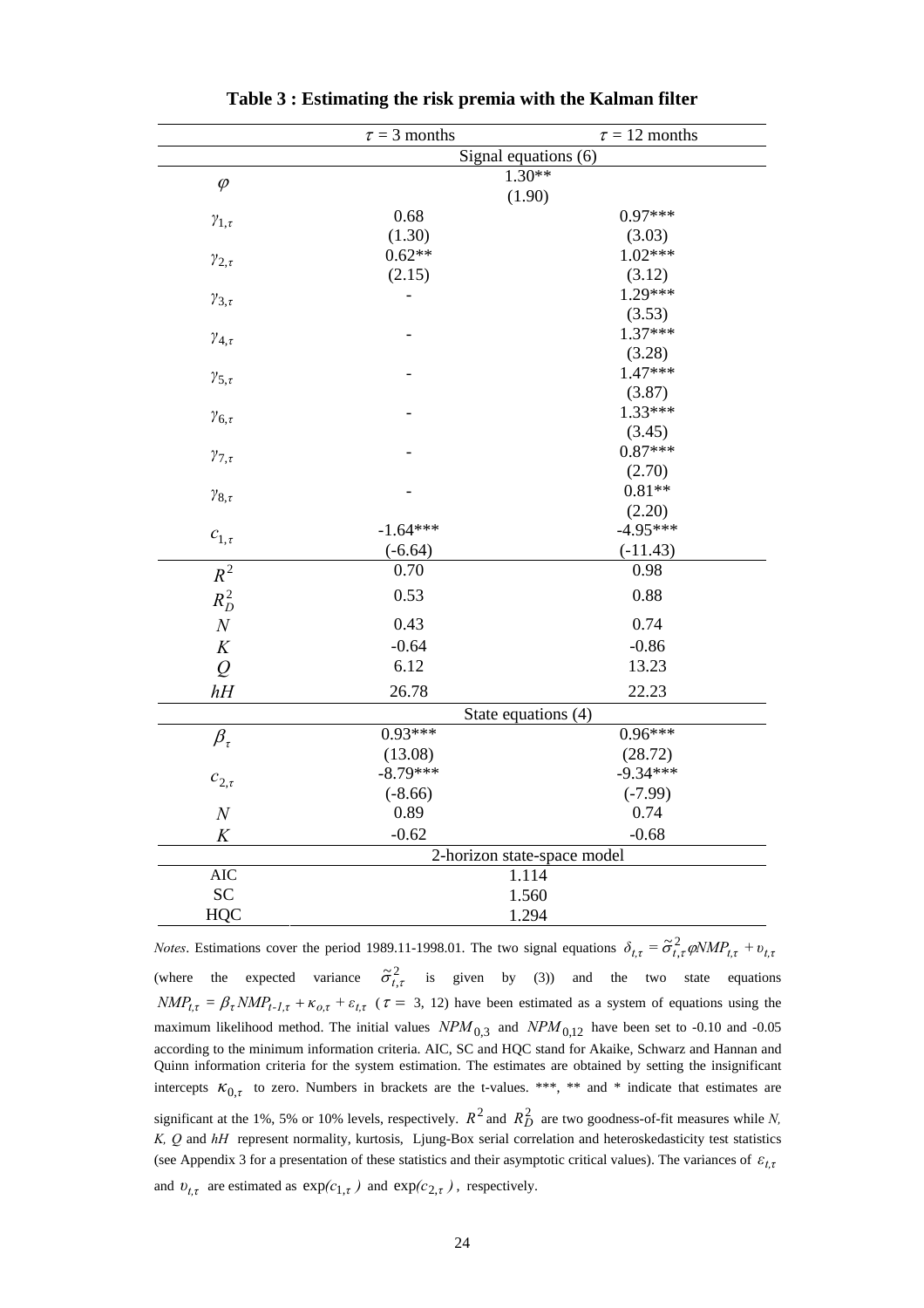

**Figure 1 - 12-month and 3-month ex-ante risk premia**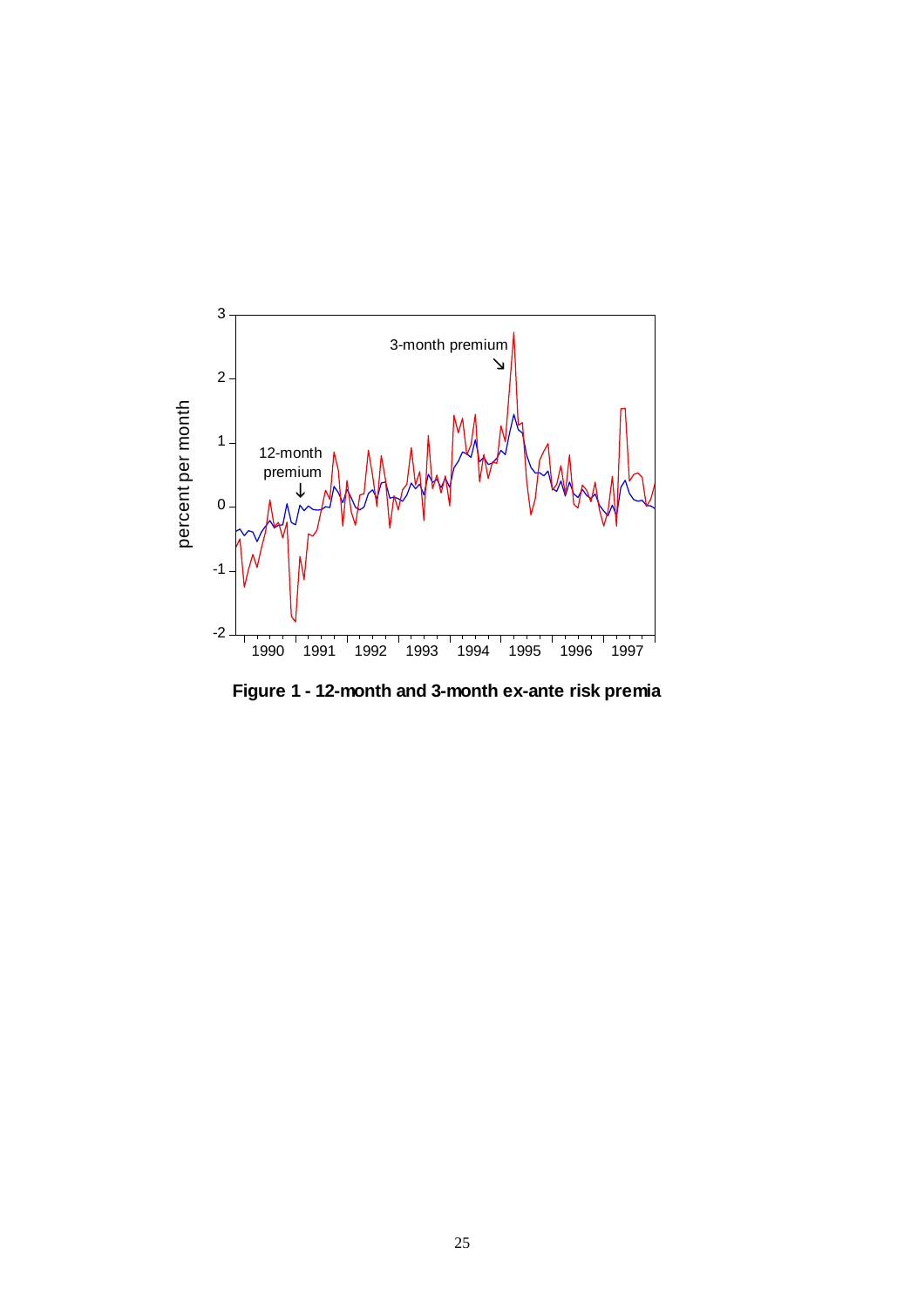

**Figure 2 - 3-month and 12-month ahead expected variances**



**Figure 3 - The Net Market Positions for the 3- and 12-month horizons (state variables)**